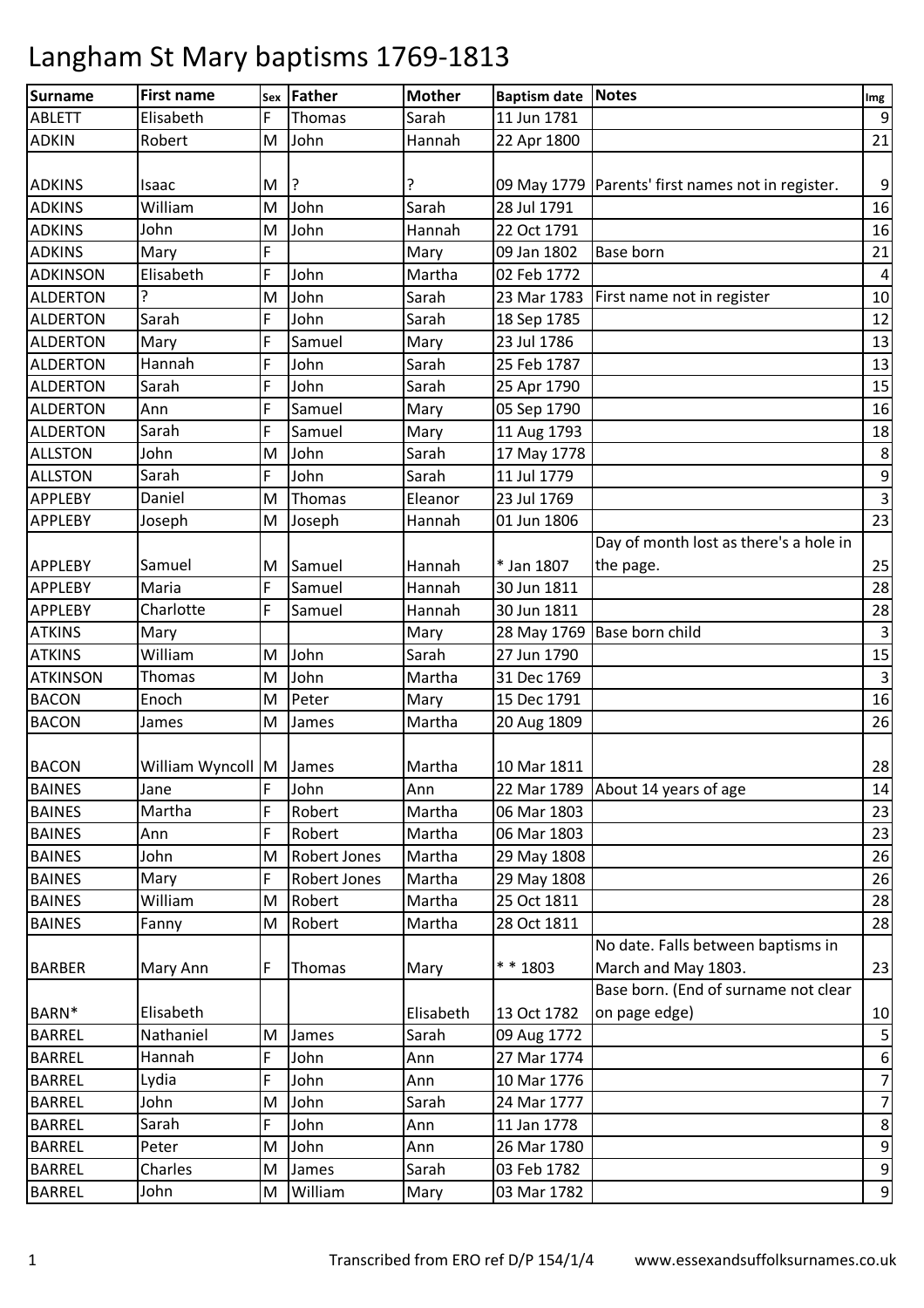| <b>Surname</b>    | <b>First name</b>     | Sex         | Father    | <b>Mother</b> | <b>Baptism date Notes</b> |                                     | Img                       |
|-------------------|-----------------------|-------------|-----------|---------------|---------------------------|-------------------------------------|---------------------------|
| <b>BARREL</b>     | Lucy                  | F           | John      | Ann           | 12 Dec 1784               |                                     | 10                        |
| <b>BARREL</b>     | James                 | M           | Nathaniel | Sarah         | 03 May 1790               |                                     | 15                        |
| <b>BARREL</b>     | Robert                | M           | John      | Ann           | 22 Dec 1791               |                                     | 16                        |
| <b>BARREL</b>     | Isaac                 | M           | Nathaniel | Sarah         | 29 Jan 1792               |                                     | 17                        |
| <b>BARREL</b>     | Joseph                | M           | William   | Mary          | 22 Jul 1792               | About 7 years old                   | 17                        |
| <b>BARREL</b>     | Hannah                | F           | William   | Mary          | 22 Jul 1792               | About 5 years old                   | 17                        |
| <b>BARREL</b>     | Susan                 | F           | William   | Mary          | 22 Jul 1792               | About 2 years old                   | 17                        |
| <b>BARREL</b>     | Hannah                | F           |           | Hannah        | 04 Jan 1795               | Base born                           | 18                        |
| <b>BARREL</b>     | <b>William Miller</b> | M           | James     | Hannah        | 05 Apr 1795               |                                     | 18                        |
| <b>BARREL</b>     | James                 | M           | James     | Elisabeth     | 06 Sep 1795               |                                     | 18                        |
| <b>BARREL</b>     | John                  | M           | John      | Elisabeth     | 27 Oct 1799               |                                     | 21                        |
| <b>BARRELL</b>    | James                 | M           | William   | Mary          | 26 Feb 1770               |                                     | $\ensuremath{\mathsf{3}}$ |
| <b>BARRELL</b>    | Ann                   | F           | John      | Mary          | 05 Sep 1770               |                                     | $\pmb{4}$                 |
| <b>BARRELL</b>    | Samuel                | M           | John      | Sarah         | 27 May 1781               |                                     | $\boldsymbol{9}$          |
| <b>BARRELL</b>    | Lucy                  | F           | James     | Sarah         | 18 Sep 1785               |                                     | 12                        |
| <b>BARRELL</b>    | Nathaniel             | M           | Nathaniel | Sarah         | 05 Apr 1807               |                                     | 25                        |
| <b>BARRELL</b>    | Lydia                 | F           | Henry     | Eliz.         | 14 Apr 1811               |                                     | 28                        |
| <b>BARRELL</b>    | Robert                | M           | John      | Ann           | 30 Jun 1811               | An adult                            | 28                        |
|                   |                       |             |           |               |                           | Last character of surname unclear - |                           |
| BARRI[TL]         | Sarah                 | F           | John      | Sarah         | 25 Jan 1784               | could be Barrit or Barril.          | 10                        |
| <b>BARRIL</b>     | Elisabeth             | F           | John      | Elisabeth     | 17 Jul 1796               |                                     | 18                        |
| <b>BARRINGTON</b> | Charles               | M           | Paul      | Mary          | 03 Jul 1808               |                                     | 26                        |
| <b>BASS</b>       | John                  | M           | John      | Mary          | 01 Oct 1809               |                                     | 26                        |
| <b>BEARDLE</b>    | Mary Ann              | F           | Samuel    | Frances       | 07 Jul 1811               |                                     | 28                        |
| <b>BILES</b>      | John                  | M           | Francis   | Elizabeth     | 30 Jan 1785               |                                     | 12                        |
| <b>BILES</b>      | Sarah                 | F           | Francis   | Elisabeth     | 01 Jan 1795               |                                     | 18                        |
| <b>BIRD</b>       | Sarah                 | F           | Edward    | Sarah         | 26 Oct 1783               |                                     | 10                        |
| <b>BIRD</b>       | Edward                | M           | Edward    | Sarah         | 05 Feb 1787               |                                     | 13                        |
| <b>BIRD</b>       | Mary                  | F           | Edward    | Sarah         | 22 Nov 1789               |                                     | 15                        |
| <b>BIRD</b>       | Mary                  | F           | Edward    | Sarah         | 21 Jun 1792               |                                     | 17                        |
| <b>BIRD</b>       | Ann                   | IF          | Edward    | Sarah         | 07 Aug 1797               |                                     | 20                        |
| <b>BIRD</b>       | Robert                | M           | Edward    | Sarah         | 18 May 1800               |                                     | 21                        |
| <b>BIRD</b>       | John                  | M           | Edward    | Sarah         | 18 Mar 1804               |                                     | 23                        |
| <b>BIRD</b>       | John                  | M           | Edward    | Mary          | 10 Mar 1811               |                                     | 28                        |
| <b>BLANDEN</b>    | Sarah                 | F           | Abraham   | Sarah         | 25 Jul 1773               |                                     | $\mathsf S$               |
| <b>BLYTH</b>      | Elizabeth             | F           | James     | Sarah         | 28 Jan 1770               |                                     | 3                         |
| <b>BLYTH</b>      | Isaac                 | M           | Isaac     |               | 04 Jun 1771               |                                     | 4                         |
| <b>BLYTH</b>      | James                 | M           | James     | Sarah         | 31 Oct 1771               |                                     | $\overline{\mathbf{4}}$   |
| <b>BLYTH</b>      | Sarah                 | F           | Samuel    | Sarah         | 05 Aug 1772               |                                     | $\mathsf S$               |
| <b>BLYTH</b>      | Sarah                 | F           | Isaac     | Sarah         | 15 Feb 1773               |                                     | $\mathsf S$               |
| <b>BLYTH</b>      | John                  | M           | Samuel    | Sarah         | 06 May 1774               |                                     | $\boldsymbol{6}$          |
| <b>BLYTH</b>      | Ruth                  | F           | Isaac     | Sarah         | 02 Oct 1774               |                                     | $\boldsymbol{6}$          |
| <b>BLYTH</b>      | Samuel                | M           | James     | Sarah         | 07 Nov 1775               |                                     | $\boldsymbol{6}$          |
| <b>BLYTH</b>      | Frances               | F           | Samuel    | Sarah         | 09 Feb 1776               |                                     | $\overline{7}$            |
| <b>BLYTH</b>      | Thomas                | M           | Samuel    | Sarah         | 02 Jan 1777               |                                     | $\overline{7}$            |
| <b>BLYTH</b>      | Ann Catherine         | $\mathsf F$ | Thomas    | Elisabeth     | 06 Feb 1777               |                                     | $\overline{7}$            |
| <b>BLYTH</b>      | William               | M           | William   | Mary          | 04 Oct 1778               |                                     | 8                         |
| <b>BLYTH</b>      | Martha                | F           | Samuel    | Sarah         | 20 Jul 1779               |                                     | $\boldsymbol{9}$          |
| <b>BLYTH</b>      | John                  | M           | William   | Mary          | 13 May 1781               |                                     | $\boldsymbol{9}$          |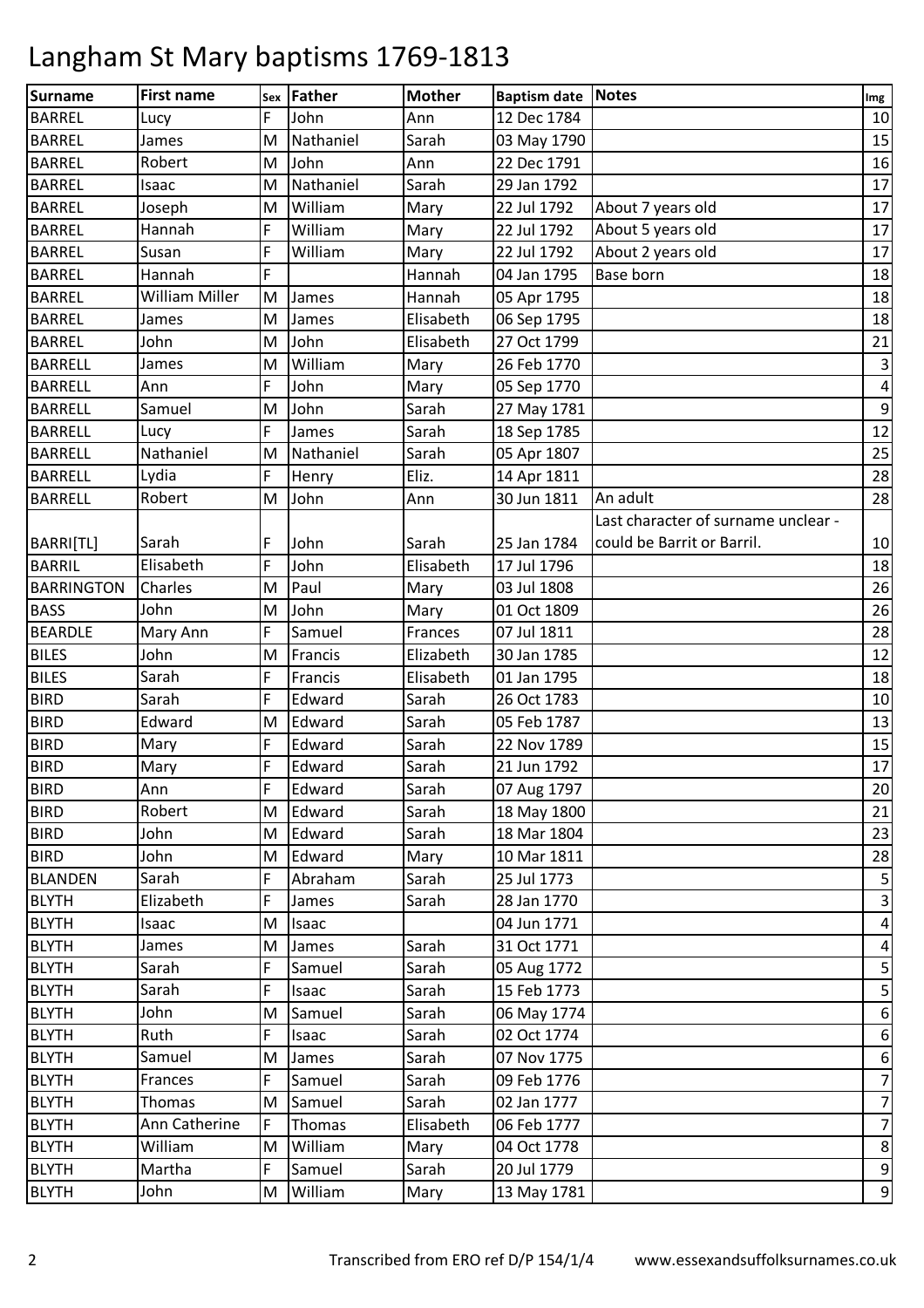| Surname        | <b>First name</b> |   | Sex Father | <b>Mother</b> | <b>Baptism date Notes</b> |                                 | Img              |
|----------------|-------------------|---|------------|---------------|---------------------------|---------------------------------|------------------|
| <b>BLYTH</b>   | Ann               | F | Samuel     | Sarah         | 27 May 1781               |                                 | $\boldsymbol{9}$ |
| <b>BLYTH</b>   | Mary              | F | William    | Mary          | 15 Feb 1784               |                                 | 10               |
| <b>BLYTH</b>   | Eleanor           | F | Samuel     | Sarah         | 16 Apr 1787               |                                 | 13               |
| <b>BLYTH</b>   | Robert            | M | Samuel     | Sarah         | 03 Jul 1789               |                                 | 14               |
| <b>BLYTH</b>   | Lucy              | F | William    | Mary          | 08 Aug 1790               |                                 | 15               |
| <b>BLYTH</b>   | Charlot           | F | Thomas     | Mary          | 04 May 1800               |                                 | 21               |
| <b>BLYTH</b>   | Robert            | M |            | Martha        | 09 Jan 1802               | <b>Base born</b>                | 21               |
| <b>BLYTH</b>   | John              | M | Joseph     | Mary          | 06 May 1804               |                                 | 23               |
| <b>BLYTH</b>   | Thomas            | M | Thomas     | Mary          | 16 Nov 1804               |                                 | 23               |
| <b>BLYTH</b>   | Joseph            | M | Joseph     | Mary          | 09 Jun 1805               |                                 | 23               |
| <b>BLYTH</b>   | Samuel            | M | Thomas     | Mary          | 18 Jun 1809               |                                 | 26               |
| <b>BOMBEY</b>  | Mary              | F |            | Mary          | 16 Jun 1777               | Base born                       | $\,8\,$          |
| <b>BOYLS</b>   | Mary              | F | Francis    | Elizabeth     | 16 Jun 1805               |                                 | 23               |
| <b>BRIANT</b>  | William           | M | William    | Mary          | 17 May 1798               |                                 | 20               |
| <b>BRUICE</b>  | Joseph Lever      | M | James      | Mary          | 28 Nov 1777               |                                 | $\,8\,$          |
| <b>BRUICE</b>  | Mary              | F |            | Mary          | 31 Oct 1792               | <b>Base born</b>                | 17               |
| <b>BRYANT</b>  | Margaret          | F | William    | Mary          | 12 Aug 1802               |                                 | 23               |
| <b>BULL</b>    | William           | M | John       | Sarah         | 06 Nov 1808               |                                 | 26               |
| <b>BYLES</b>   | Francis           | M | Francis    | Elisabeth     | 20 May 1781               |                                 | $\boldsymbol{9}$ |
| <b>BYLES</b>   | Robert            | M | Francis    | Elizabeth     | 22 Apr 1787               |                                 | 13               |
| <b>BYLES</b>   | Elisabeth         | F | Francis    | Elisabeth     | 13 Sep 1789               |                                 | 15               |
| <b>BYLES</b>   | Edward            | M | Francis    | Elisabeth     | 04 Dec 1791               |                                 | 16               |
| <b>BYLES</b>   | John Buck         | M |            | Judith        | 04 Feb 1798               | <b>Base born</b>                | 20               |
| <b>BYLES</b>   | Maria             | F | John Young | Elizabeth     | 21 Nov 1810               |                                 | 28               |
| <b>CANDLER</b> | James             | M | James      | Sarah         | 08 Nov 1772               |                                 | $\mathsf S$      |
| <b>CANDLER</b> | Sarah             | F | James      | Sarah         | 11 Dec 1774               |                                 | $\boldsymbol{6}$ |
| <b>CANDLER</b> | Sally             | F | James      | Sarah         | 11 Feb 1776               |                                 | $\overline{7}$   |
| <b>CANDLER</b> | Jacob             | M | James      | Sarah         | 15 Mar 1778               |                                 | $\,8\,$          |
| <b>CANDLER</b> | Benjamin          | M | James      | Sarah         | 06 Feb 1780               |                                 | $\boldsymbol{9}$ |
| <b>CANDLER</b> | William           | M | James      | Sarah         | 21 Mar 1784               |                                 | 10               |
| <b>CANDLER</b> | John              | M | James      | Sarah         | 21 Mar 1784               |                                 | 10               |
| <b>CANDLER</b> | John              | M | John       | Hannah        | 08 Jul 1810               |                                 | 28               |
| <b>CARVER</b>  | John              | M | Daniel     | Sarah         | 03 Dec 1789               |                                 | 15               |
| <b>CARVER</b>  | Sarah             | F | Daniel     | Sarah         | 28 Apr 1805               |                                 | 23               |
|                |                   |   |            |               |                           | Middle name hard to read. Buck? |                  |
| <b>CARVER</b>  | James Buck?       | M | Daniel     | Sarah         | 26 Jul 1807               | Bush?                           | 25               |
| <b>CARVER</b>  | William           | M | Daniel     | Sarah         | 11 Jun 1809               |                                 | 26               |
| <b>CARVER</b>  | Isaac             | M | Daniel     | Sarah         | 15 Jul 1810               |                                 | 28               |
| <b>CASON</b>   | Mary              | F | John       | Mary          | 12 Jun 1774               |                                 | 6                |
| <b>CASON</b>   | John              | M | John       | Mary          | 17 Mar 1776               |                                 | $\overline{7}$   |
| <b>CASON</b>   | Ann               | F | John       | Mary          | 11 Jul 1779               |                                 | $\boldsymbol{9}$ |
| <b>CASON</b>   | Ann               | F | John       | Mary          | 03 Dec 1780               |                                 | $\boldsymbol{9}$ |
| <b>CASON</b>   | Elisabeth         | F | John       | Mary          | 13 Oct 1782               |                                 | 10               |
| <b>CASON</b>   | Sarah             | F | John       | Mary          | 09 Apr 1784               |                                 | 10               |
| <b>CASON</b>   | Samuel            | M | John       | Mary          | 18 Feb 1786               |                                 | 12               |
| <b>CASON</b>   | Sarah             | F | John       | Mary          | 23 Dec 1787               |                                 | 13               |
| <b>CASON</b>   | Samuel            | M |            | Mary          | 11 May 1794               | <b>Base born</b>                | 18               |
| <b>CASON</b>   | Thomas            | M | Thos.      | Mary          | 05 Apr 1807               |                                 | 25               |
| CASON          | Sarah             | F | Thos.      | Mary          | 05 Apr 1807               |                                 | 25               |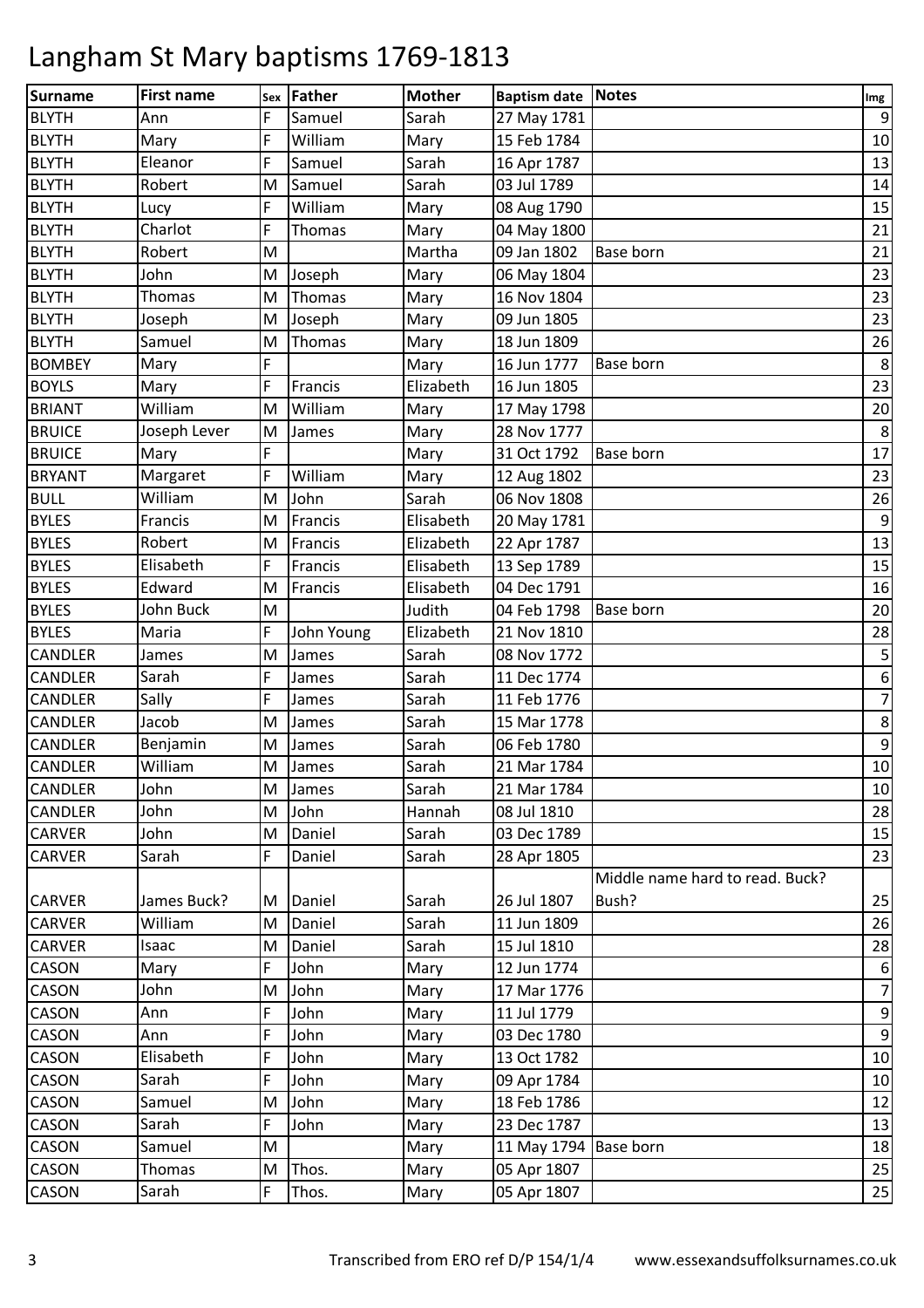| <b>Surname</b> | <b>First name</b> | Sex | Father    | <b>Mother</b> | Baptism date Notes |                                       | Img                     |
|----------------|-------------------|-----|-----------|---------------|--------------------|---------------------------------------|-------------------------|
| CASON          | William           | M   | Thomas    | Mary          | 15 Mar 1810        |                                       | 28                      |
| <b>CHAPMAN</b> | John              | M   | John      | Mary          | 13 Aug 1770        |                                       | $\overline{4}$          |
|                | Margaret          |     |           |               |                    |                                       |                         |
| <b>CHAPMAN</b> | Mariah            | F   | John      | Mary          | 22 May 1772        |                                       | $\overline{\mathbf{4}}$ |
| <b>CHAPMAN</b> | William           | M   | John      | Mary          | 03 Dec 1773        |                                       | $\mathsf S$             |
| <b>CHAPMAN</b> | Jane              | F   | John      | Mary          | 23 Apr 1775        |                                       | $\boldsymbol{6}$        |
| <b>CHAPMAN</b> | Judith Priscilla  | F   | John      | Mary          | 22 Sep 1777        |                                       | $\bf 8$                 |
| <b>CHAPMAN</b> | John              | M   | John      | Mary          | 19 Dec 1779        |                                       | $\boldsymbol{9}$        |
| <b>CHAPMAN</b> | Elisabeth         | F   | John      | Mary          | 31 Dec 1780        |                                       | $\boldsymbol{9}$        |
| <b>CLARK</b>   | Ann               | F   | Robert    | Sarah         | 04 Sep 1791        |                                       | 16                      |
| <b>CLODD</b>   | Charlotte         | F   | Charles   | Sarah         | 07 Nov 1802        |                                       | 23                      |
| COLE           | Mary              | F   | Daniel    | Mary          | 03 Oct 1773        |                                       | $\mathsf S$             |
| <b>COLE</b>    | Martha            | F   | Daniel    | Mary          | 25 Feb 1775        |                                       | $\boldsymbol{6}$        |
| <b>COLE</b>    | Wrinch            | M   | Daniel    | Mary          | 19 Feb 1776        |                                       | $\overline{7}$          |
| <b>COLE</b>    | Hannah            | F   | Daniel    | Mary          | 12 May 1777        |                                       | $\boldsymbol{7}$        |
| <b>COLE</b>    | Sarah             | F   | Daniel    | Mary          | 11 Oct 1778        |                                       | $\,$ 8 $\,$             |
| COLE           | Elisabeth         | F   | Daniel    | Mary          | 04 Nov 1779        |                                       | $\boldsymbol{9}$        |
| <b>COLE</b>    | Martha            | F   | Daniel    | Mary          | 08 Nov 1781        |                                       | $\boldsymbol{9}$        |
|                |                   |     |           |               |                    | An adult (no date in register - falls |                         |
|                |                   |     |           |               |                    | between baptisms in June and July     |                         |
| <b>COLE</b>    | Mary Keziah       | F   | John      | Susan         | * * 1805           | 1805)                                 | 23                      |
| <b>COOK</b>    | Sarah             | F   | Henry     | Martha        | 12 Jan 1783        |                                       | 10                      |
| <b>COOK</b>    | Henry             | M   | Henry     | Martha        | 22 Jan 1786        |                                       | 12                      |
| COOK           | Robert            | M   | Henry     | Martha        | 14 Sep 1788        |                                       | 14                      |
| <b>COOPER</b>  | Sarah             | F   | Daniel    | Fanny         | 22 Sep 1771        |                                       | $\overline{4}$          |
| <b>COOPER</b>  | Mary              | F   | Daniel    | Fanny         | 10 May 1773        |                                       | $\mathsf S$             |
| <b>COOPER</b>  | Frances           | F   | Daniel    | Fanny         | 07 Apr 1775        |                                       | $\boldsymbol{6}$        |
| <b>COOPER</b>  | Daniel            | M   | Daniel    | Fanny         | 08 Oct 1776        |                                       | $\overline{7}$          |
| <b>COOPER</b>  | Susannah          | F   | Daniel    | Fanny         | * Aug 1780         | Day of month not in register          | $\boldsymbol{9}$        |
| <b>COOPER</b>  | William Went      | M   |           | Elisabeth     | 21 Feb 1790        | <b>Base born</b>                      | 15                      |
| <b>COOPER</b>  | Mannister         | M   | Mannister | Mary          | 01 Aug 1797        |                                       | 20                      |
| <b>DAY</b>     | Ann               | F   | George    | Ann           | 12 Sep 1773        |                                       | $\overline{5}$          |
| <b>DAY</b>     | George            | M   | George    | Ann           | 18 Sep 1774        |                                       | $\boldsymbol{6}$        |
|                |                   |     |           |               |                    |                                       |                         |
|                |                   |     |           |               |                    | Base born (this 1813 baptism doesn't  |                         |
|                |                   |     |           |               |                    | appear in the register D/P 154/1/7    |                         |
|                |                   |     |           |               |                    | which is officially where baptisms    |                         |
|                |                   |     |           |               |                    | that took place in Langham from 1813  |                         |
| <b>DIGGENS</b> | John              | M   |           | Sarah         | 03 Jun 1813        | onwards are entered)                  | 28                      |
| <b>DINES</b>   | William           | M   | William   | Susan         | 20 Jun 1779        |                                       | $\boldsymbol{9}$        |
| <b>DINES</b>   | James             | M   | William   | Susannah      | 12 Jan 1783        |                                       | 10                      |
| <b>DINES</b>   | William           | M   | William   | Mary          | 08 Oct 1786        |                                       | 13                      |
| <b>DINES</b>   | John              | M   | William   | Susannah      | 05 Mar 1788        | John & Stephen, twin sons of          | 14                      |
| <b>DINES</b>   | Stephen           | M   | William   | Susannah      | 05 Mar 1788        | John & Stephen, twin sons of          | 14                      |
| <b>DINES</b>   | Mary              | F   | William   | Mary          | 11 Mar 1792        |                                       | 17                      |
| <b>DINES</b>   | John              | M   | William   | Mary          | 27 Apr 1794        |                                       | 18                      |
| <b>DINES</b>   | Charlotte         | F   | James     | Martha        | 23 Dec 1804        |                                       | 23                      |
| <b>DINES</b>   | James             | M   | James     | Martha        | 17 Jul 1808        |                                       | 26                      |
| <b>DINES</b>   | William           | M   |           | Mary          | 22 Apr 1810        | Base born                             | 28                      |
|                |                   |     |           |               |                    |                                       |                         |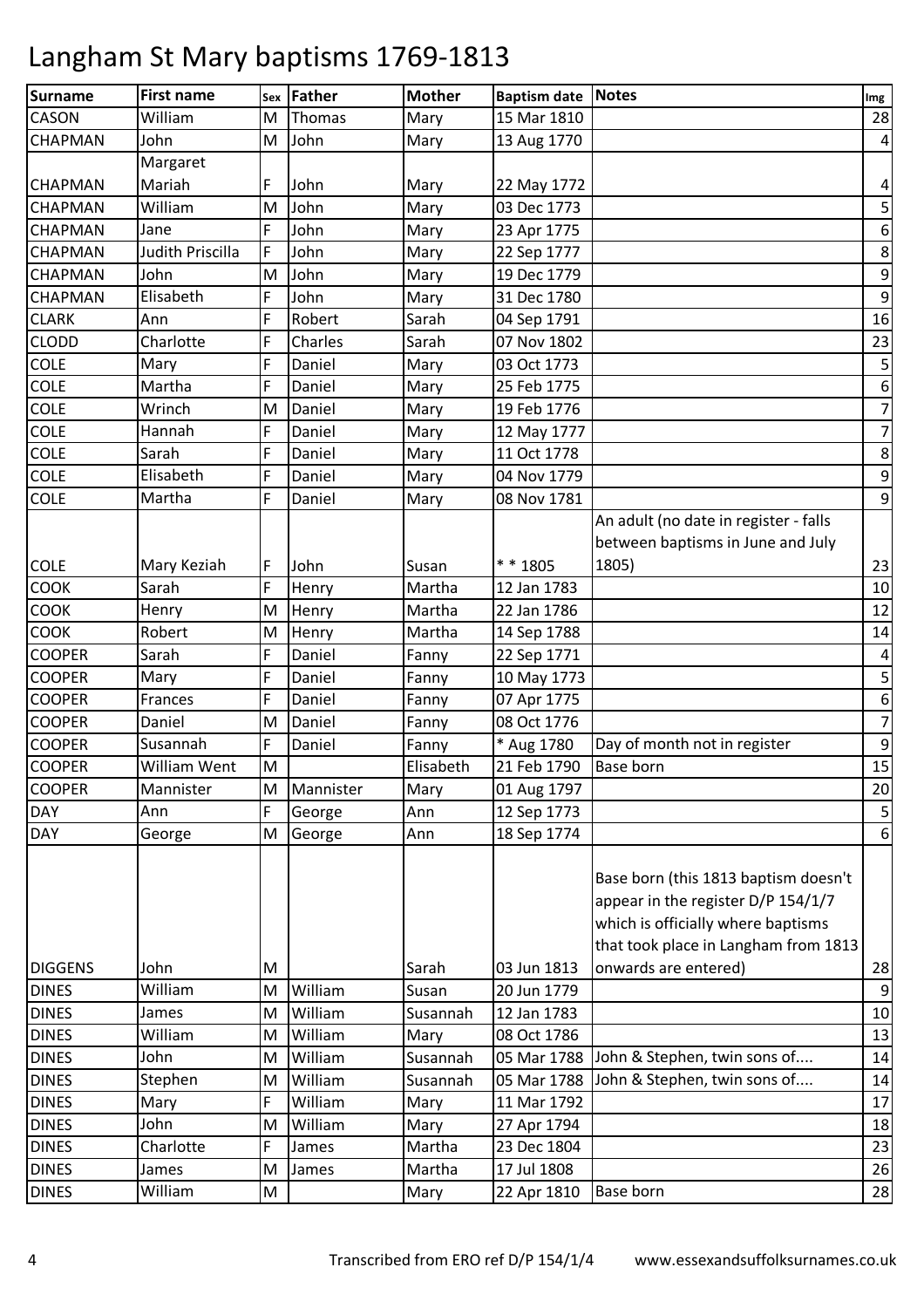| <b>Surname</b>    | <b>First name</b> | Sex       | <b>Father</b> | <b>Mother</b> | <b>Baptism date Notes</b> |                                                                                                                                                                                              | Img                     |
|-------------------|-------------------|-----------|---------------|---------------|---------------------------|----------------------------------------------------------------------------------------------------------------------------------------------------------------------------------------------|-------------------------|
| <b>DINES</b>      | Sarah Cook        | F         | James         | Martha        | 31 Mar 1811               |                                                                                                                                                                                              | 28                      |
| <b>DOBITER</b>    | Susan             | F         | James         | Susan         | 11 Feb 1770               |                                                                                                                                                                                              | $\overline{\mathbf{3}}$ |
| <b>DOBITER</b>    | James             | M         | James         | Susan         | 09 Feb 1772               |                                                                                                                                                                                              | $\pmb{4}$               |
| <b>DOBITER</b>    | Mary              | F         | James         | Susan         | 05 Feb 1774               |                                                                                                                                                                                              | 5                       |
| <b>DOBITER</b>    | James             | M         |               | Susan         | 10 Aug 1793               | <b>Base born</b>                                                                                                                                                                             | 18                      |
| <b>DOBLE</b>      | Mary              | F         | Thomas        | Hannah        | 04 Mar 1787               |                                                                                                                                                                                              | 13                      |
| <b>DOR</b>        | Pamela Sibbon     | F         | James         | Mary          | 27 Jun 1790               |                                                                                                                                                                                              | 15                      |
| <b>DOR</b>        | James             | ${\sf M}$ | James         | Mary          | 11 Mar 1792               |                                                                                                                                                                                              | 17                      |
| <b>DOUBLE</b>     | William           | M         | Thomas        | Hannah        | 03 May 1789               |                                                                                                                                                                                              | 14                      |
| <b>DOUBLE</b>     | Samuel            | M         | Thomas        | Hannah        | 11 Jul 1790               |                                                                                                                                                                                              | 15                      |
| <b>DOUBLE</b>     | Elisabeth         | F         | Thomas        | Hannah        | 25 Mar 1792               |                                                                                                                                                                                              | 17                      |
| <b>DOUBLE</b>     | Samuel            | M         | Thomas        | Hannah        | 08 Dec 1794               |                                                                                                                                                                                              | 18                      |
| <b>DOUSET</b>     | Mary              | F         | Daniel        | Elisabeth     | 04 Dec 1774               |                                                                                                                                                                                              | $\boldsymbol{6}$        |
| <b>DOWNS</b>      | Mary              | F         | William       | Susannah      | 07 Mar 1785               |                                                                                                                                                                                              | 12                      |
|                   |                   |           |               |               |                           | Privately baptised the 6th October<br>1807 at Burntisland in Pittenweem NB<br>by David Low, Minister of St John<br>Evangelist's Chapel. The said Lucy<br>Frances was receiv'd into Church in |                         |
| <b>DUDINGSTON</b> | Lucy Frances      | F         | John          | Lucy Anna     | 13 Jul 1808               | this Parish this 13 July 1808.                                                                                                                                                               | 26                      |
| <b>EDDICKS</b>    | James             | M         | John          | Lucy          | 13 Nov 1803               |                                                                                                                                                                                              | 23                      |
| <b>EDWARDS</b>    | Mary Young        |           |               | Mary          | 26 Feb 1769               | Base born child                                                                                                                                                                              | $\mathsf{3}$            |
| <b>EVENS</b>      | James             | M         | James         | Mary          | 13 Oct 1808               |                                                                                                                                                                                              | 26                      |
| <b>FARROW</b>     | Mary              | F         | Isaac         | Elizabeth     | 29 Jul 1770               |                                                                                                                                                                                              | $\overline{\mathbf{4}}$ |
| <b>FARROW</b>     | Ruth              | F         | Nathaniel     | Ruth          | 04 Sep 1774               |                                                                                                                                                                                              | 6                       |
| <b>FARROW</b>     | Nathaniel         | M         | Nathaniel     | Ruth          | 31 Mar 1776               |                                                                                                                                                                                              | $\overline{7}$          |
| FARTHING          | Hannah            | F         | Joseph        | Hannah        | 24 Jan 1779               |                                                                                                                                                                                              | $\boldsymbol{9}$        |
| <b>FARTHING</b>   | Elisabeth         | F         | Joseph        | Hannah        | 10 Aug 1788               |                                                                                                                                                                                              | 14                      |
| <b>FARTHING</b>   | James             | M         |               | Mary          | 15 Feb 1807               | <b>Base born</b>                                                                                                                                                                             | 25                      |
| <b>FARTHING</b>   | Joseph            | M         |               | Martha        | 26 Jan 1812               | <b>Base born</b>                                                                                                                                                                             | 28                      |
| <b>FENNER</b>     | Ann               | F         | Thos.         | Ann           | 25 Sep 1769               |                                                                                                                                                                                              | $\mathsf{3}$            |
| <b>FENNER</b>     | Sarah             | F         | Robert        | Mary          | 01 Oct 1769               |                                                                                                                                                                                              | $\mathsf{3}$            |
| <b>FENNER</b>     | Mary              | F         | John          | Hannah        | 29 Jul 1770               |                                                                                                                                                                                              | $\pmb{4}$               |
| <b>FENNER</b>     | Mary              | F         | Thomas        | Ann           | 16 Jul 1772               |                                                                                                                                                                                              | $\overline{\mathbf{r}}$ |
| <b>FENNER</b>     | Thomas            | M         | John          | Sarah         | 20 Dec 1772               |                                                                                                                                                                                              | 5                       |
| <b>FENNER</b>     | John              | M         | Thomas        | Ann           | 04 Nov 1774               |                                                                                                                                                                                              | $\boldsymbol{6}$        |
| <b>FENNER</b>     | ?                 | F         | John          | Hannah        | 06 Dec 1774               | First name not in register.                                                                                                                                                                  | $\boldsymbol{6}$        |
| <b>FENNER</b>     | John              | M         | John          | Hannah        | 06 Feb 1777               |                                                                                                                                                                                              | $\overline{7}$          |
| <b>FENNER</b>     | Anne              | F         | John          | Hannah        | 03 Mar 1778               |                                                                                                                                                                                              | 8                       |
| <b>FENNER</b>     | Thomas            | M         | Thomas        | Ann           | 22 Mar 1778               |                                                                                                                                                                                              | $\,8\,$                 |
| <b>FENNER</b>     | Daniel            | M         | Robert        | Sarah         | 19 Dec 1779               |                                                                                                                                                                                              | $\boldsymbol{9}$        |
| <b>FENNER</b>     | Samuel            | M         |               | Mary          | 16 Feb 1780               | <b>Base born</b>                                                                                                                                                                             | $\boldsymbol{9}$        |
| <b>FENNER</b>     | James             | M         | Thomas        | Ann           | 09 Apr 1780               |                                                                                                                                                                                              | $\boldsymbol{9}$        |
| <b>FENNER</b>     | Cornelius         | M         | John          | Hannah        | 07 Apr 1781               |                                                                                                                                                                                              | $\boldsymbol{9}$        |
| <b>FENNER</b>     | John              |           |               | Mary          | 22 Dec 1782               | <b>Base born</b>                                                                                                                                                                             | 10                      |
| <b>FENNER</b>     | Mary              | F         | Thomas        | Ann           | 21 Dec 1783               |                                                                                                                                                                                              | 10                      |
| <b>FENNER</b>     | Robert            | M         | Thomas        | Ann           | 15 Oct 1786               |                                                                                                                                                                                              | 13                      |
| <b>FOX</b>        | Elizabeth         | F         | William       | Eliz.         | 05 Sep 1809               |                                                                                                                                                                                              | 26                      |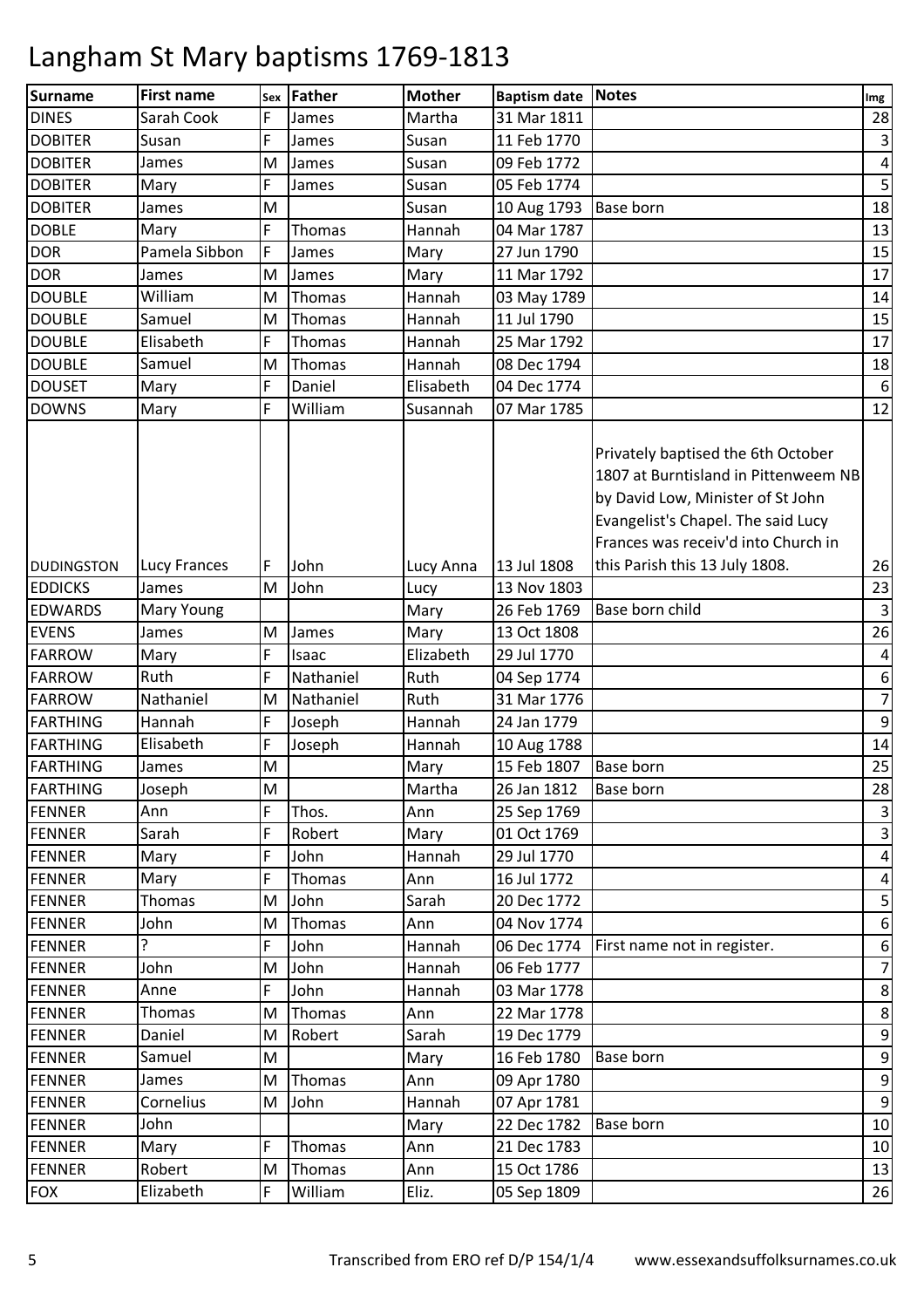| <b>Surname</b>  | <b>First name</b>    | Sex | <b>Father</b> | <b>Mother</b> | Baptism date Notes    |                                       | Img                     |
|-----------------|----------------------|-----|---------------|---------------|-----------------------|---------------------------------------|-------------------------|
| <b>FRANCES</b>  | Elisabeth            | F   |               | Mary          | 11 Feb 1798           | <b>Base born</b>                      | 20                      |
| <b>FRANCIS</b>  | Ann                  | F   | Benjamin      | Mary          | 15 Oct 1769           |                                       | 3                       |
| <b>FRANCIS</b>  | John                 | M   | Benjamin      | Mary          | 06 Nov 1774           |                                       | $\boldsymbol{6}$        |
| <b>FRANCIS</b>  | Samuel               | M   | Benjamin      | Mary          | 13 Feb 1777           |                                       | $\overline{7}$          |
| <b>FRANCIS</b>  | Joseph               | M   |               | Mary          | 10 May 1800 Base born |                                       | 21                      |
|                 |                      |     |               |               |                       | Base born child of John Surry and     |                         |
| GANT            | Amelia               |     | John          | Ester         | 10 Apr 1808           | <b>Ester Gant</b>                     | 25                      |
| <b>GARDENER</b> | Henry                | M   | William       | Sarah         | 18 Mar 1804           |                                       | 23                      |
| <b>GARDENER</b> | Eliz.                | F   | John          | Sarah         | 25 May 1806           |                                       | 23                      |
| <b>GARDENER</b> | Mary                 | F   | James         | Mary          | 13 Sep 1807           |                                       | 25                      |
| <b>GARDINER</b> | Samuel               | M   | William       | Sarah         | 25 Mar 1770           |                                       | 3                       |
| <b>GARDINER</b> | Stephen              | M   | William       | Sarah         | 26 Jul 1772           |                                       | $\overline{\mathbf{4}}$ |
| <b>GARDINER</b> | Sarah                | F   | William       | Sarah         | 06 May 1787           |                                       | 13                      |
| <b>GARDINER</b> | Hannah               | F   | William       | Sarah         | 07 Apr 1793           |                                       | 18                      |
| <b>GARDINER</b> | Samuel               | M   | William       | Sarah         | 06 Jul 1794           |                                       | 18                      |
| <b>GARDINER</b> | Stephen              | M   | William       | Sarah         | 05 Jan 1798           |                                       | 20                      |
| <b>GARDINER</b> | Stephen              | M   | William       | Sarah         | 03 Oct 1799           |                                       | 20                      |
| <b>GARDNER</b>  | William              | M   | William       | Sarah         | 14 Aug 1785           |                                       | 12                      |
| <b>GARDNER</b>  | John                 | M   | William       | Sarah         | 06 Feb 1791           |                                       | 16                      |
| <b>GARDNER</b>  | Samuel               | M   | William       | Sarah         | 08 May 1796           |                                       | 18                      |
| <b>GARDNER</b>  | Henry                | M   | Wm.           | Sarah         | 19 Dec 1802           |                                       | 23                      |
| GARRARD         | Thomas               | M   | Thomas        | Rachael       | 07 Jul 1811           |                                       | 28                      |
| <b>GODEN</b>    | Elisabeth            | F   | William       | Elisabeth     | 30 Apr 1786           |                                       | 12                      |
| <b>GODEN</b>    | Sarah                | F   | William       | Elisabeth     | 16 Dec 1787           |                                       | 13                      |
| <b>GODEN</b>    | Mary                 | F   | William       | Elisabeth     | 28 Mar 1790           |                                       | 15                      |
| <b>GODEN</b>    | William              | M   | William       | Elisabeth     | 17 Apr 1791           |                                       | 16                      |
| <b>GODEN</b>    | Ann                  | F   | William       | Elisabeth     | 15 Feb 1795           |                                       | 18                      |
| <b>GODEN</b>    | Sarah                | F   | William       | Elisabeth     | 16 Dec 1798           |                                       | 20                      |
| <b>GODIN</b>    | Elisabeth            | F   | William       | Elisabeth     | 28 Nov 1784           |                                       | 10                      |
| <b>GODIN</b>    | John                 | M   | William       | Elizabeth     | 24 Sep 1796           |                                       | 18                      |
| <b>GODIN</b>    | Thos.                | M   | Wm.           | Eliz.         | 19 Dec 1802           |                                       | 23                      |
|                 |                      |     |               |               |                       | Mother's name entered first as Sarah, |                         |
| <b>GREEN</b>    | Hugh                 | M   | Hugh          | Mary          | 26 Jul 1786           | then changed to Mary                  | 13                      |
| <b>GREEN</b>    | Mary                 | F   | Hugh          | Mary          | 19 Feb 1789           |                                       | 14                      |
| <b>GREEN</b>    | Elisabeth            | F   | Hugh          | Mary          | 03 Jul 1791           |                                       | 16                      |
| <b>GREEN</b>    | Ann                  | F   | Hugh          | Mary          | 03 May 1792           |                                       | 17                      |
| <b>GREEN</b>    | Robert Fisher        | M   | Hugh          | Mary          | 14 Nov 1793           |                                       | 18                      |
| <b>GREEN</b>    | Firmin               | M   | Hugh          | Mary          | 04 Feb 1795           |                                       | 18                      |
| <b>GREEN</b>    | <b>Robert Fisher</b> | M   | Hugh          | Mary          | 06 Sep 1797           |                                       | 20                      |
| <b>GROVE</b>    | Sarah                | F   | Cornelius     | Sarah         | 22 Mar 1794           |                                       | 18                      |
| <b>GROVE</b>    | Ann                  | F   | Cornelius     | Sarah         | 12 Feb 1797           |                                       | 20                      |
|                 |                      |     |               |               |                       | Father's name appears to be           |                         |
| <b>GROVE</b>    | Mary                 | F   | Conelius      | Sarah         | 08 Mar 1801           | Cornelius missing its R               | 21                      |
| <b>GROVE</b>    | Thomas               | M   | Jabez         | Martha        | 15 Oct 1809           |                                       | 26                      |
| <b>GROVE</b>    | Susannah             | F   | Joseph        | Susannah      | 22 Jul 1810           |                                       | 28                      |
| <b>GROVES</b>   | Javis                | M   | Javis         | Martha        | 28 Jun 1812           |                                       | 28                      |
| <b>HALLS</b>    | Hannah               | F   | Daniel        | Katherine     | 09 Dec 1798           |                                       | 20                      |
| <b>HALSTED</b>  | Martha               | F   | James         | Martha        | 27 Jan 1770           |                                       | $\overline{3}$          |
| HAM             | John                 | M   |               | Elizabeth     | 13 May 1787           | <b>Base born</b>                      | 13                      |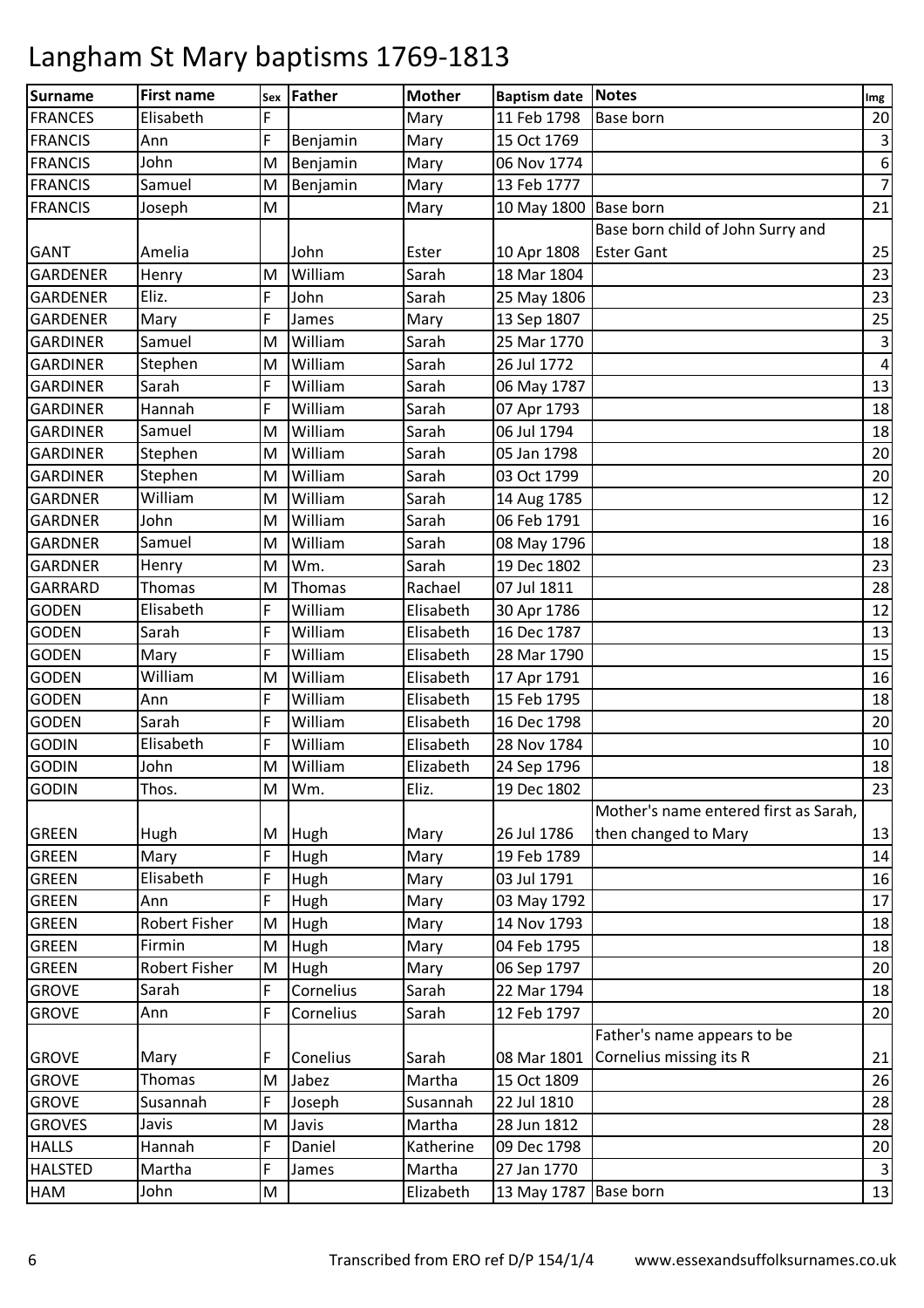| <b>Surname</b>  | <b>First name</b>                | Sex | Father               | <b>Mother</b> | <b>Baptism date Notes</b>  |                                     | Img                     |
|-----------------|----------------------------------|-----|----------------------|---------------|----------------------------|-------------------------------------|-------------------------|
| <b>HART</b>     | Charles                          | M   | John                 | Mary          | 01 Mar 1805                |                                     | 23                      |
| <b>HASSON</b>   | Charlotte                        |     |                      | Jane          | 10 Mar 1811                | Base born child                     | 28                      |
| <b>HEPBURN</b>  | Jane Katherine                   | F   | Jacob                | Jane          | 27 Jun 1802                |                                     | 23                      |
|                 |                                  |     |                      |               |                            |                                     |                         |
| <b>HICKS</b>    | John Woodgate                    | M   | John                 | Elisabeth     | 31 Jul 1791                |                                     | 16                      |
| <b>HICKS</b>    | Elisabeth                        | F   | John                 | Elisabeth     | 30 Mar 1793                |                                     | 18                      |
| <b>HICKS</b>    | Charles                          | M   | John                 | Elisabeth     | 28 Mar 1794                |                                     | 18                      |
| <b>HICKS</b>    | Mary Ann                         | F   | John                 | Elizabeth     | 27 Mar 1796                |                                     | 18                      |
| <b>HICKS</b>    | Robert                           | M   | John                 | Elisabeth     | 10 Sep 1797                |                                     | 20                      |
|                 |                                  |     |                      |               |                            | Thomas and Sarah, twin son and      |                         |
| <b>HICKS</b>    | Thomas                           | M   | John                 | Elisabeth     |                            | 05 May 1799 daughter of             | 20                      |
|                 |                                  |     |                      |               |                            | Thomas and Sarah, twin son and      |                         |
| <b>HICKS</b>    | Sarah                            | F   | John                 | Elisabeth     |                            | 05 May 1799 daughter of             | 20                      |
| <b>HINES</b>    | Elizabeth                        | F   | John                 | Elizabeth     | 03 Dec 1773                |                                     | $\overline{\mathbf{5}}$ |
| <b>HUDSON</b>   | Thos.                            | M   | Thomas               | Elizabeth     | 19 Nov 1802                |                                     | 23                      |
|                 |                                  |     |                      |               |                            |                                     |                         |
| <b>HUDSON</b>   | James Winter                     | M   | Thos.                | Eliz.         | 15 Apr 1804                | Recd. Privately baptised 6th March. | 23                      |
| <b>HURLOCK</b>  | Charlotte Eliz.                  | F   | <b>Brooks Baines</b> | Charlotte     | 04 Apr 1811                |                                     | 28                      |
| <b>JACKAMAN</b> | Elizabeth                        | F   | John                 | Elizabeth     | 16 Dec 1770                |                                     | $\overline{a}$          |
| <b>JAMES</b>    | Mary                             | F   | John                 | Mary          | 06 Jul 1783                |                                     | 10                      |
| <b>JAMES</b>    | Sarah                            | F   | John                 | Mary          | 23 Jul 1786                |                                     | 13                      |
| <b>JAMES</b>    | John                             | M   | John                 | Mary          | 03 May 1789                |                                     | 14                      |
| <b>JAMES</b>    | Elizabeth                        | F   | John                 | Mary          | 07 May 1792                |                                     | 17                      |
| <b>JAMES</b>    | Fanny                            | F   | John                 | Ann           | 19 Dec 1802                |                                     | 23                      |
| <b>JAMES</b>    | Matthew                          | M   | John                 | Ann           | 20 Oct 1803                |                                     | 23                      |
| <b>JAMES</b>    | Charlotte                        | F   | John                 | Ann           | 27 Jul 1806                |                                     | 25                      |
| <b>JAMES</b>    | Louisa                           | F   | John                 | Ann           | 13 Dec 1812                |                                     | 28                      |
| <b>JAMES</b>    | Charlotte                        | F   | John                 | Ann           | 13 Dec 1812                |                                     | 28                      |
| <b>JOWERS</b>   | Francis                          | M   | Francis              |               | 30 May 1773                |                                     | $\mathsf S$             |
| <b>KEMBAL</b>   | John                             | M   | Robert               | Mary          | 30 Oct 1793                |                                     | 18                      |
|                 | Charles                          |     |                      |               |                            |                                     |                         |
| <b>KEMBAL</b>   | Frederick                        | М   | Robert               | Mary          | 24 Apr 1795                |                                     | 18                      |
| <b>KEMBAL</b>   | Golding                          | M   | Robert               | Mary          | 14 Jun 1796                |                                     | 18                      |
| <b>KEMBALL</b>  | Robert                           | M   | Robert               | Mary          | 14 Sep 1785                |                                     | 12                      |
|                 |                                  |     |                      |               |                            |                                     |                         |
| <b>KEMBALL</b>  | Mariah Dunnage F                 |     | Robert               | Mary          |                            |                                     | 13                      |
| <b>KEMBALL</b>  | Charlotte                        |     | Robert               | Mary          | 20 Apr 1787<br>24 Jul 1788 |                                     | 14                      |
| <b>KEMBALL</b>  | Fisher                           | F   | Robert               | Mary          | 02 Nov 1789                |                                     | 15                      |
|                 |                                  | F   |                      |               |                            |                                     |                         |
| <b>KEMBALL</b>  | Mary Ann<br><b>William Henry</b> |     | Robert               | Mary          | 04 Jun 1790                |                                     | 15                      |
| <b>KEMBALL</b>  | Harriott                         | M   | Robert               | Mary          | 05 Feb 1793                |                                     | 17                      |
| <b>KEMBALL</b>  |                                  | F   | Robert               | Mary          | 28 Jun 1798                |                                     | 20                      |
| <b>KEMBLE</b>   | William Henry                    | M   | Robert               | Mary          | 14 Aug 1791                |                                     | 16                      |
| KIDDELL         | Christopher                      | M   | Christopher          | Sarah         | 16 Nov 1794                |                                     | 18                      |
| <b>KIDDLE</b>   | Mary                             | F   | Christopher          | Sarah         | 13 Oct 1796                |                                     | 18                      |
| KILLINGBECK     | Sophia                           | F   | Avery                | Jane          | 31 Jul 1796                |                                     | 18                      |
| <b>KING</b>     | Elizabeth                        | F   | Daniel               | Elizabeth     | 23 Sep 1770                |                                     | $\overline{a}$          |
| <b>KING</b>     | Daniel                           | M   | Daniel               | Elizabeth     | 30 Apr 1775                |                                     | $\boldsymbol{6}$        |
| <b>KING</b>     | Samuel                           | M   | Samuel               | Susannah      | 04 Apr 1779                |                                     | $\overline{9}$          |
| <b>KING</b>     | Elisabeth                        | F   | James                | Sarah         | 01 Feb 1784                |                                     | 10                      |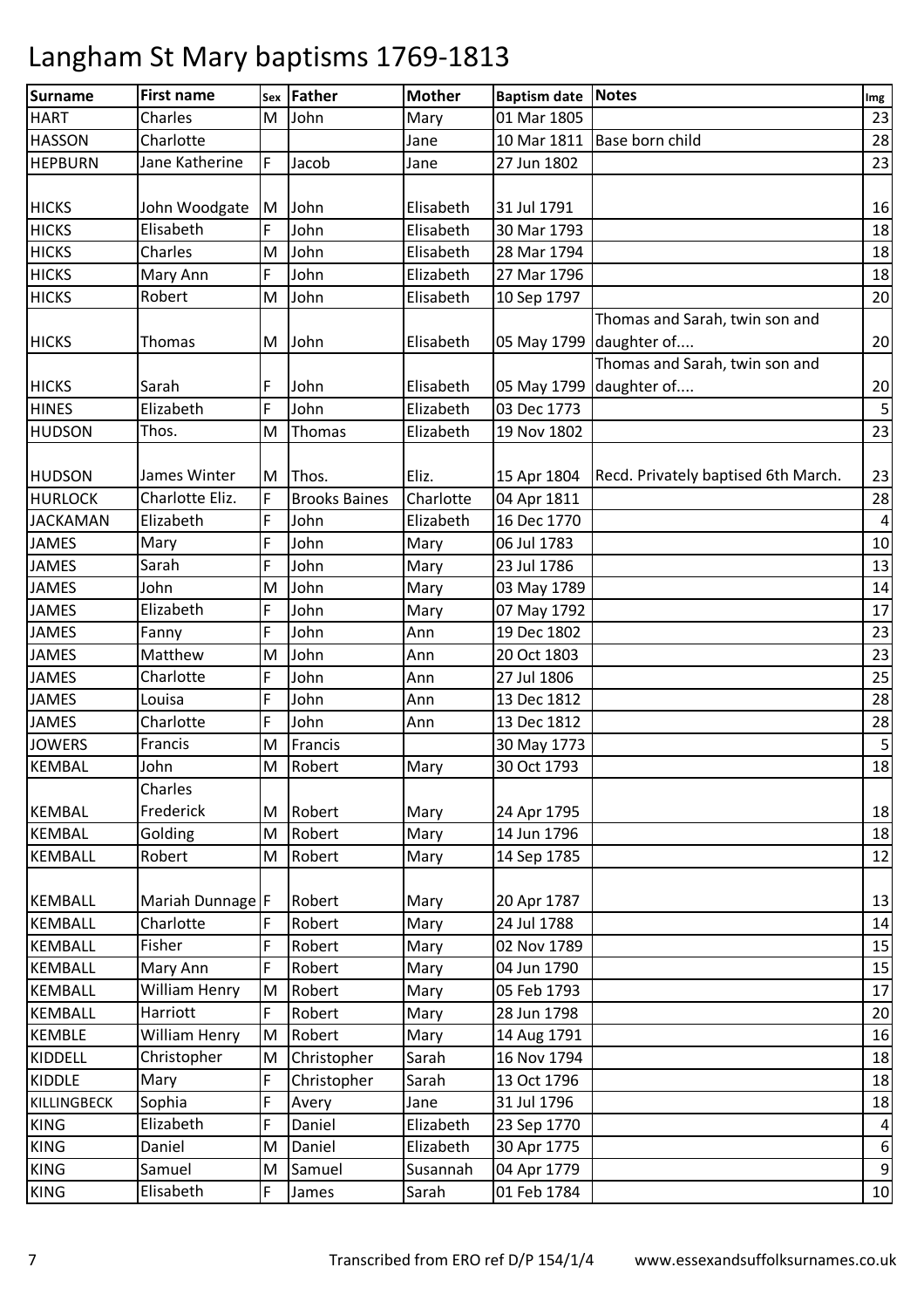| Surname          | <b>First name</b> | Sex | <b>Father</b> | <b>Mother</b> | <b>Baptism date Notes</b> |                               | Img                     |
|------------------|-------------------|-----|---------------|---------------|---------------------------|-------------------------------|-------------------------|
| <b>KING</b>      | John              | M   | James         | Sarah         | 12 Feb 1786               |                               | 12                      |
| <b>KING</b>      | Samuel            | M   | Samuel        | Sarah         | 15 Feb 1789               |                               | 14                      |
| <b>KING</b>      | Edward            | M   | James         | Sarah         | 15 Feb 1791               |                               | 16                      |
| <b>KING</b>      | John              | M   | John          | Lucy          | 29 Oct 1796               |                               | 18                      |
| <b>LADBROOK</b>  | Isaac             | F   | Isaac         | Sarah         | 02 Nov 1778               |                               | $\bf 8$                 |
| <b>LADBROOK</b>  | Elisabeth         | F   | Samuel        | Ann           | 20 May 1787               |                               | 13                      |
| <b>LADBROOK</b>  | John              | M   | Samuel        | Ann           | 22 Mar 1789               |                               | 14                      |
| <b>LADBROOK</b>  | William           | M   | Samuel        | Mary          | 09 Oct 1791               |                               | 16                      |
| <b>LEE</b>       | Mary              | F   | Abraham       | Mary          | 17 Nov 1782               |                               | 10                      |
| <b>LEE</b>       | John              | M   | John          | Susan         | 18 Sep 1808               |                               | 26                      |
| <b>LEE</b>       | Mary              | F   | John          | Susan         | 30 Dec 1810               |                               | 28                      |
| LILLY            | Sarah             | F   |               | Sarah         | 27 Apr 1777               | Base born                     | $\overline{7}$          |
| LILLY            | James             | M   | James         | Abigal        | 12 Feb 1786               |                               | 12                      |
| LILLY            | Sally             | F   | James         | Abigail       | 22 Apr 1788               |                               | 14                      |
| LILLY            | Lucy              | F   | James         | Abigail       | 22 Apr 1788               |                               | 14                      |
| <b>LILLY</b>     | Henry             | M   | James         | Abigal        | 06 Jan 1791               |                               | 16                      |
| LILLY            | Abraham           | M   | James         | Abigal        | 22 Jul 1792               | About 3 years old             | 17                      |
| LILLY            | Martha            | F   | James         | Abigail       | 14 Sep 1794               |                               | 18                      |
| LILLY            | Thomas            | M   | James         | Abigal        | 05 Jul 1795               |                               | 18                      |
| LILLY            | William           | M   | James         | Abigal        | 31 Jul 1796               |                               | 18                      |
| LILLY            | Ann               | F   | James         | Abigail       | 03 Jun 1798               |                               | 20                      |
| LILLY            | Mary              | F   | James         | Abigal        | 13 Jul 1800               |                               | 21                      |
| <b>LORD</b>      | Sarah             | F   | Jonathan      | Mary          | 12 Nov 1775               |                               | $\boldsymbol{6}$        |
| <b>LORD</b>      | Elisabeth         | F   | Jonathan      | Sarah         | 04 May 1777               |                               | $\overline{7}$          |
| <b>MONTAGUE</b>  | Elisabeth         | F   | Henry         | Elisabeth     | 20 Dec 1776               | Elisabeth and James, twins of | $\overline{7}$          |
| <b>MONTAGUE</b>  | James             | M   | Henry         | Elisabeth     | 20 Dec 1776               | Elisabeth and James, twins of | $\overline{7}$          |
| <b>MONTICUTE</b> | Henry             | M   | Henry         | Elisabeth     | 21 Jul 1774               |                               | 6                       |
| <b>MUNNINGS</b>  | William           | M   | William       | Dorothy       | 01 Jan 1769               |                               | $\mathbf{3}$            |
| <b>MUNNINGS</b>  | Sarah             | F   | William       | Dorothy       | 25 Feb 1770               |                               | $\mathbf{3}$            |
| <b>MUNNINGS</b>  | Samuel            | M   | William       | Dorothy       | 23 Feb 1771               |                               | $\overline{\mathbf{4}}$ |
| <b>MUNNINGS</b>  | Sarah             | F   | William       | Dorothy       | 09 May 1773               |                               | 5                       |
| <b>MUNNINGS</b>  | Charles           | M   | William       | Dorothy       | 02 Oct 1774               |                               | $\boldsymbol{6}$        |
| <b>MUNNINGS</b>  | Isaac             | M   | William       | Dorothy       | 06 Jan 1776               |                               | $\overline{7}$          |
| <b>MUNSON</b>    | Ann               |     | Andrew        | Sarah         | 04 Mar 1770               | Aged 15                       | $\overline{\mathbf{3}}$ |
| <b>MUNSON</b>    | Elizabeth         |     | Andrew        | Sarah         | 04 Mar 1770               | Aged 13                       | $\mathsf 3$             |
| <b>MUNSON</b>    | Arther            |     | Andrew        | Sarah         | 04 Mar 1770               | Aged 10                       | $\mathbf{3}$            |
| <b>MUNSON</b>    | Mary              |     | Andrew        | Sarah         | 04 Mar 1770               | Aged 6                        | $\mathbf{3}$            |
| <b>MUNSON</b>    | Mary              | F   | Arther        | Elisabeth     | 23 Jan 1785               |                               | 12                      |
| <b>MUNSON</b>    | Andrew            | M   | Arther        | Elizabeth     | 20 Aug 1786               |                               | 13                      |
| <b>MUNSON</b>    | Arthur            | M   | Arthur        | Elisabeth     | 28 Oct 1788               |                               | 14                      |
| <b>MUNSON</b>    | Sarah             | F   | Arthur        | Elisabeth     | 19 Sep 1790               |                               | 16                      |
| <b>NEAVARD</b>   | Samuel            | M   | John          | Elisabeth     | 22 Aug 1779               |                               | 9                       |
| <b>NEAVARD</b>   | William           | M   | William       | Sarah         | 26 Feb 1804               |                               | 23                      |
| <b>NEAVARD</b>   | John              | M   | William       | Sarah         | 21 Jul 1805               |                               | 23                      |
| <b>NEAVARD</b>   | Sarah             | F   | William       | Sarah         | 06 Sep 1807               |                               | 25                      |
| <b>NEVARD</b>    | Mary              | F   | John          | Elisabeth     | 19 Aug 1776               |                               | $\overline{7}$          |
| <b>NEVARD</b>    | Ann               | F   | John          | Elisabeth     | 06 Mar 1778               |                               | $\bf 8$                 |
| <b>NEVARD</b>    | Susan             | F   | John          | Elisabeth     | 29 Jul 1781               |                               | $\overline{9}$          |
| <b>NEVARD</b>    | John              | M   | John          | Elisabeth     | 02 Jan 1787               |                               | 13                      |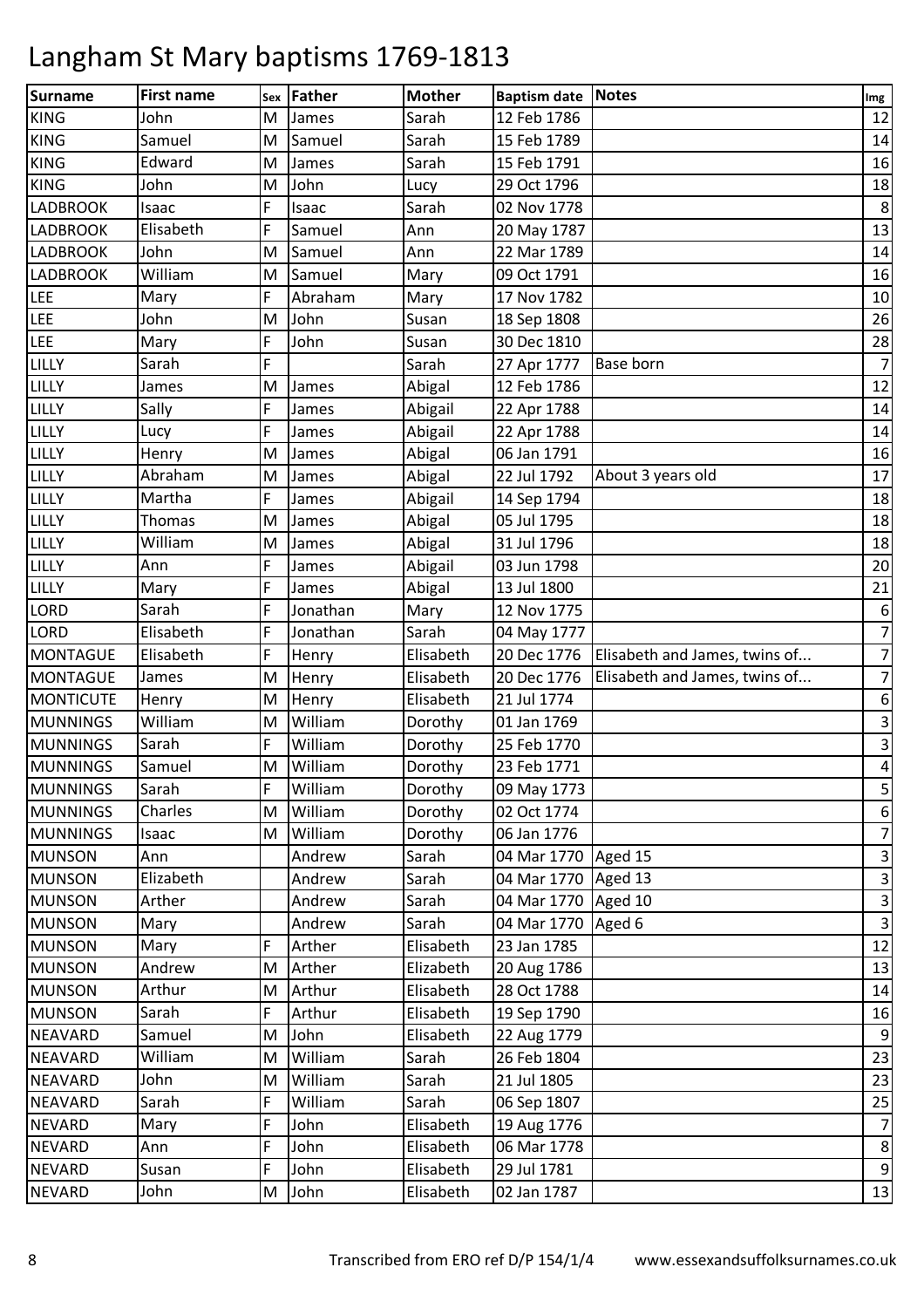| Surname         | <b>First name</b> | Sex | Father  | <b>Mother</b> | Baptism date Notes    |                  | Img                     |
|-----------------|-------------------|-----|---------|---------------|-----------------------|------------------|-------------------------|
| <b>NEVARD</b>   | Lucy              | F   | John    | Elisabeth     | 02 Nov 1787           |                  | 13                      |
| <b>NEVARD</b>   | Hannah            | F   | John    | Elisabeth     | 08 Aug 1790           |                  | 15                      |
| <b>NEVARD</b>   | Robert            | M   | Edward  | Mary          | 01 May 1803           |                  | 23                      |
| <b>NEVARD</b>   | Edward            | M   | Edward  | Martha        | 19 May 1805           |                  | 23                      |
| <b>NEVARD</b>   | Mary Ann          | F   | Edward  | Martha        | 20 Mar 1808           |                  | 25                      |
| <b>PARKER</b>   | Mary              | F   | John    | Mary          | 23 Feb 1783           |                  | $10\,$                  |
| <b>PARKER</b>   | Stephen           | M   | John    | Mary          | 13 Jun 1784           |                  | 10                      |
| PARR            | Elizabeth         | F   | Richard | Elizabeth     | 18 Mar 1771           | Born 20 Apr 1764 | $\pmb{4}$               |
| <b>PARR</b>     | Sarah             | F   | Richard | Elizabeth     | 18 Mar 1771           | Born 27 Aug 1765 | $\pmb{4}$               |
| <b>PARR</b>     | Lucy              | F   | Richard | Elizabeth     | 18 Mar 1771           | Born 21 Jul 1770 | $\pmb{4}$               |
| <b>PARR</b>     | James Driver      | M   | James   | Ann           | 14 Nov 1802           |                  | 23                      |
| <b>PARR</b>     | Elizabeth         | F   | James   | Ann           | 23 Dec 1804           |                  | 23                      |
| PARR            | Robert            | M   | James   | Ann           | 15 Feb 1807           |                  | 25                      |
| <b>PARR</b>     | Richard           | M   | James   | Ann           | 24 Jan 1808           |                  | 25                      |
| <b>PARR</b>     | Robert            | M   | James   | Ann           | 07 Jul 1811           |                  | 28                      |
| <b>PASK</b>     | Fanny             | F   | Samuel  | Sarah         | 09 Mar 1796           |                  | 18                      |
| PELCH           | Robert            | M   | Robert  | Sarah         | 03 Feb 1794           |                  | 18                      |
| PELCH           | Sarah             | F   | Robert  | Sarah         | 31 Jan 1796           |                  | 18                      |
| PERRIMAN        | Mary              | F   |         | Mary          | 04 Nov 1779           | <b>Base born</b> | $\boldsymbol{9}$        |
| <b>PHILIPS</b>  | Nathaniel         | M   | Joseph  | Alice         | 20 Sep 1772           |                  | $\mathsf S$             |
| <b>PHILLIPS</b> | John              | M   | Joseph  | Alice         | 06 Aug 1769           |                  | $\mathsf 3$             |
| <b>PHILLIPS</b> | Samuel            | M   | Joseph  | Alice         | 27 Oct 1775           |                  | $\boldsymbol{6}$        |
| <b>PHILLIPS</b> | Mary              | F   | Joseph  | Alice         | 12 Jun 1777           |                  | $\overline{7}$          |
| <b>PLUMB</b>    | Philip            | M   | Philip  | Elisabeth     | 29 Dec 1799           |                  | 21                      |
| <b>POLLAD</b>   | Mary              | F   |         | Mary          | 16 Dec 1792           | <b>Base born</b> | 17                      |
| <b>POLLEY</b>   | Francis           | M   | Peter   | Susan         | 02 Apr 1780           |                  | $\boldsymbol{9}$        |
| <b>POLLEY</b>   | John              | M   | John    | Ann           | 09 Feb 1783           |                  | 10                      |
| <b>POLLEY</b>   | William           | M   | Peter   | Susan         | 16 Jan 1785           |                  | 12                      |
| <b>POLLEY</b>   | Peter             | M   | Peter   | Mary          | 18 Sep 1785           |                  | 12                      |
| <b>POLLEY</b>   | Mary Ann          | F   | John    | Ann           | 30 Oct 1785           |                  | 12                      |
| <b>POLLEY</b>   | John              | M   | Peter   | Susan         | 27 Nov 1786           |                  | 13                      |
| <b>POLLEY</b>   | Hannah Sophia     | F   | John    | Ann           | 25 Sep 1791           |                  | 16                      |
| <b>POLLEY</b>   | Jonathan          | M   | John    | Ann           | 26 Feb 1797           |                  | 20                      |
| <b>POLLEY</b>   | John              | M   | John    | Ann           | 27 Jul 1806           |                  | 25                      |
| <b>POLLEY</b>   | John              | M   | John    | Ann           | 27 Mar 1808           |                  | 25                      |
| <b>POLLEY</b>   | Mary Ann          | F   |         | Frances       | 06 May 1810 Base born |                  | 28                      |
| <b>POLLY</b>    | Katerine          | F   | William | Katerine      | 13 Jan 1771           |                  | $\overline{\mathbf{r}}$ |
| <b>POLLY</b>    | Susannah          | F   | Peter   | Susannah      | 16 Mar 1772           |                  | $\pmb{4}$               |
| <b>POLLY</b>    | Elisabeth         | F   | Peter   | Susan         | 21 May 1775           |                  | $\boldsymbol{6}$        |
| <b>POLLY</b>    | Sarah             | F   | Peter   | Mary          | 20 Apr 1783           |                  | 10                      |
| <b>POLLY</b>    | Joseph            | M   |         | Mary          | 22 Jul 1792           | Base born        | 17                      |
| <b>PONDER</b>   | Ann               | F   | Isaac   | Sarah         | 03 Feb 1777           |                  | $\overline{7}$          |
| <b>PONDER</b>   | Rebecca           | F   | Isaac   | Sarah         | 01 Nov 1778           |                  | $\,8\,$                 |
| <b>PONDER</b>   | Isaac             | M   | Isaac   | Sarah         | 15 Oct 1780           |                  | $\boldsymbol{9}$        |
| <b>POOLEY</b>   | Ann               | F   | William | Mary          | 13 Sep 1772           |                  | $\mathsf S$             |
| <b>PORTER</b>   | Mary Ann          | F   | John    | Lucy          | 05 Feb 1792           |                  | 17                      |
| <b>PORTER</b>   | Sarah             | F   | John    | Lucy          | 13 May 1793           |                  | 18                      |
| <b>PORTER</b>   | John              | M   | John    | Lucy          | 12 Oct 1799           |                  | 20                      |
| <b>PORTER</b>   | Samuel            | M   | John    | Lucy          | 08 Jul 1810           |                  | 28                      |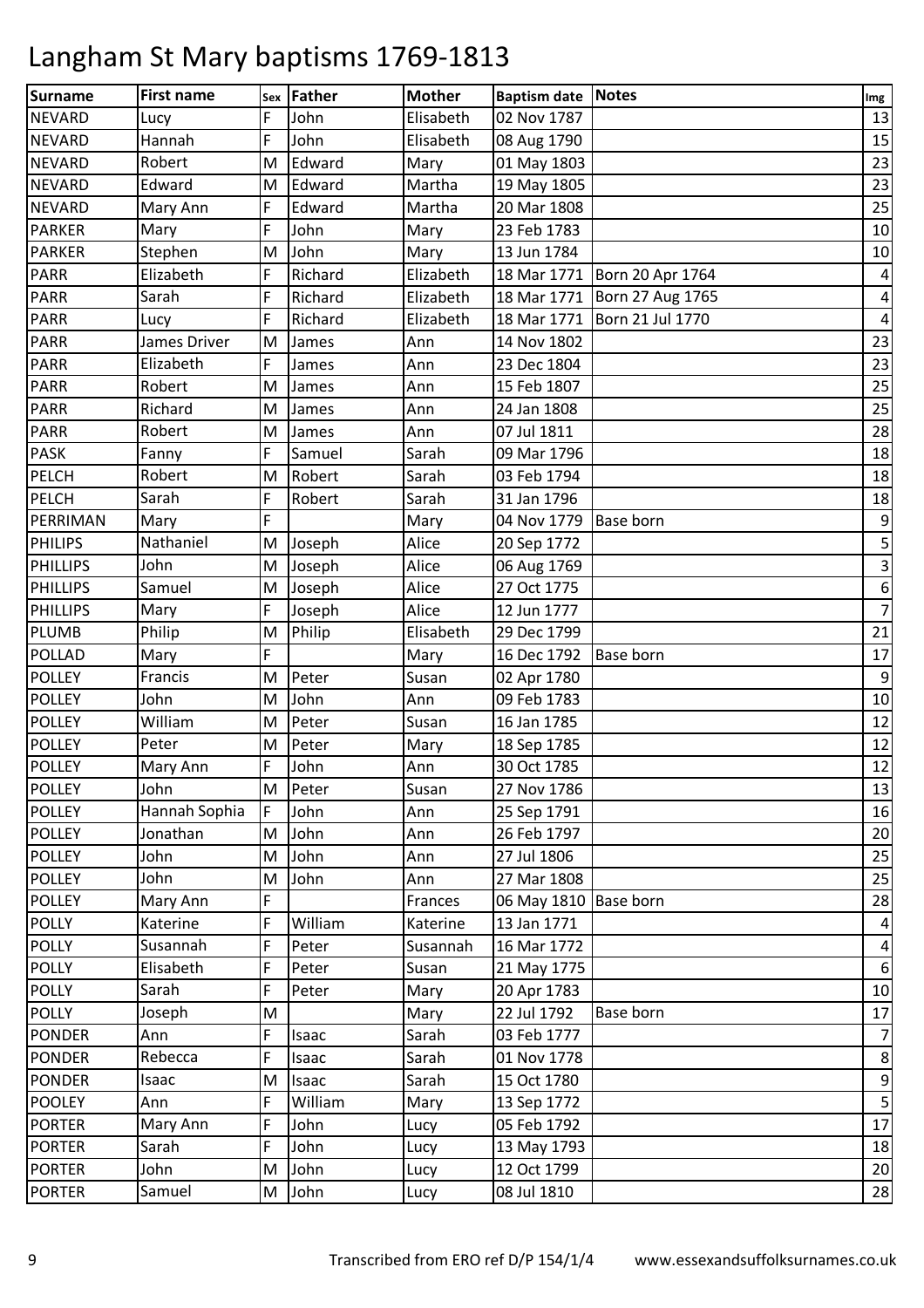| Surname           | <b>First name</b> | Sex | <b>Father</b> | <b>Mother</b> | Baptism date Notes |                                     | Img              |
|-------------------|-------------------|-----|---------------|---------------|--------------------|-------------------------------------|------------------|
| <b>PORTER</b>     | Thomas            | M   | John          | Lucy          | 08 Jul 1810        |                                     | 28               |
| RASHBROOKE        | Eliz.             | F   | William       | Eliz.         | 18 Nov 1805        | <b>Born 5 Mar 1801</b>              | 23               |
| <b>RASHBROOKE</b> | Maria             | F   | William       | Eliz.         | 18 Nov 1805        | Born 26 Mar 1802                    | 23               |
| <b>RASHBROOKE</b> | William Laxon     | F   | William       | Eliz.         | 18 Nov 1805        | <b>Born 3 Aug 1805</b>              | 23               |
| <b>RICE</b>       | Mary              | F   | Samuel        | Mary          | 15 Nov 1792        |                                     | 17               |
| <b>RICE</b>       | Hette             | F   | Samuel        | Mary          | 23 Mar 1794        |                                     | 18               |
|                   |                   |     |               |               |                    | Born 1 Apr 1796. Entered on a loose |                  |
|                   |                   |     |               |               |                    | slip of paper, dated 1826. The      |                  |
|                   |                   |     |               |               |                    | baptism had been omitted from the   |                  |
| <b>RICE</b>       | Samuel            | M   | Samuel        | Mary          | 12 Jun 1796        | register.                           | 20               |
| <b>RICE</b>       | <b>Berther</b>    | F   | Samuel        | Mary          | 15 Dec 1799        |                                     | 21               |
| <b>RICE</b>       | James             | M   | Samuel        | Mary          | 11 Jul 1802        |                                     | 23               |
| <b>RICE</b>       | Ann               | F   | Samuel        | Mary          | 01 Jan 1809        |                                     | 26               |
| <b>RICE</b>       | Sarah             | F   | Samuel        | Mary          | 03 May 1812        |                                     | 28               |
| <b>RICHER</b>     | Daniel            | M   | Daniel        | Ann           | 05 Mar 1776        |                                     | $\overline{7}$   |
| <b>RISBY</b>      | Lucy              | F   | Daniel        | Grace         | 27 Jan 1802        | See also Wisby?                     | 21               |
| <b>ROBERSON</b>   | Phoebe            | F   | Robert        | Elizabeth     | 13 Dec 1812        |                                     | 28               |
| <b>ROOK</b>       | Marianne          | F   | George        | Mary          | 06 Dec 1789        |                                     | 15               |
| <b>ROOKE</b>      | Maria             | F   | George        | Mary          | 13 Oct 1776        |                                     | $\overline{7}$   |
| <b>ROOKE</b>      | George            | M   | George        | Mary          | 14 Dec 1777        |                                     | $\,8\,$          |
| <b>ROOKE</b>      | Charlotte         | F   | George        | Mary          | 16 Mar 1785        |                                     | 12               |
| <b>ROOKE</b>      | Sophia            | F   | George        | Mary          | 11 Feb 1787        |                                     | 13               |
| <b>RUDKIN</b>     | William           | M   | John          | Hannah        | 14 Sep 1769        |                                     | $\mathbf{3}$     |
| <b>RUDKIN</b>     | Mary              | F   | Stephen       | Mary          | 06 Jan 1793        |                                     | 17               |
| <b>RUDKIN</b>     | Stephen           | M   | Stephen       | Mary          | 22 Mar 1795        |                                     | 18               |
| <b>RULE</b>       | John              | M   | Thomas        | Sally         | 03 Mar 1793        |                                     | 17               |
| <b>RULE</b>       | James             | M   | Thomas        | Sally         | 23 Nov 1794        |                                     | 18               |
| <b>RULE</b>       | Sally             | F   | Thomas        | Sally         | 17 Jan 1796        |                                     | 18               |
| <b>RULE</b>       | James             | M   | Thomas        | Sally         | 26 Jan 1799        |                                     | 20               |
| <b>RULE</b>       | <b>Brittania</b>  | F   | Thomas        | Sally         | 11 Sep 1803        |                                     | 23               |
| <b>RULE</b>       | Jacob             | M   | Thomas        | Sally         | 08 Feb 1807        |                                     | 25               |
| <b>SADLER</b>     | Alice             |     | James         | Sarah         | 13 May 1771        |                                     | 4                |
| <b>SADLER</b>     | Frances           | F   | James         | Frances       | 29 Jan 1776        |                                     | $\overline{7}$   |
| <b>SADLER</b>     | James             | M   | James         | Elisabeth     | 03 Aug 1777        |                                     | 8                |
| <b>SADLER</b>     | Mary              | F   | James         | Frances       | 21 Jun 1778        |                                     | 8                |
| <b>SADLER</b>     | Elizabeth         | F   | James         | Elizabeth     | 30 Aug 1778        |                                     | $\,8\,$          |
| SADLER            | Elisabeth         | F   | James         | Elisabeth     | 23 Jan 1780        |                                     | 9                |
| <b>SADLER</b>     | James             | M   | James         | Elisabeth     | 08 Apr 1781        |                                     | $\boldsymbol{9}$ |
| SADLER            | Lucy              | F   | James         | Elizabeth     | 29 Jun 1783        |                                     | 10               |
| <b>SADLER</b>     | Elizabeth         | F   | James         | Elizabeth     | 10 Jul 1785        |                                     | 12               |
| <b>SADLER</b>     | Elisabeth         | F   | James         | Elisabeth     | 20 Nov 1789        |                                     | 15               |
| <b>SADLER</b>     | William           | M   | James         | Elisabeth     | 18 Dec 1791        |                                     | 16               |
| <b>SADLER</b>     | William           | M   | James         | Elisabeth     | 01 Jan 1797        |                                     | 20               |
| SARGEANT          | James             | M   | Joseph        | Sarah         | 10 Nov 1805        |                                     | 23               |
| SARGEANT          | Samuel            | M   | Joseph        | Sarah         | 05 Jun 1808        |                                     | 26               |
| SARGEANT          | John              | M   |               | Sarah         | 22 Dec 1811        | <b>Base born</b>                    | 28               |
| SARGEANT          | George            | M   | Joseph        | Ann           | 14 Jun 1812        |                                     | 28               |
| SARGENT           | Sally             | F   | James         | Sarah         | 13 Feb 1785        |                                     | 12               |
| SARGENT           | James             | M   | James         | Sarah         | 25 Dec 1785        |                                     | 12               |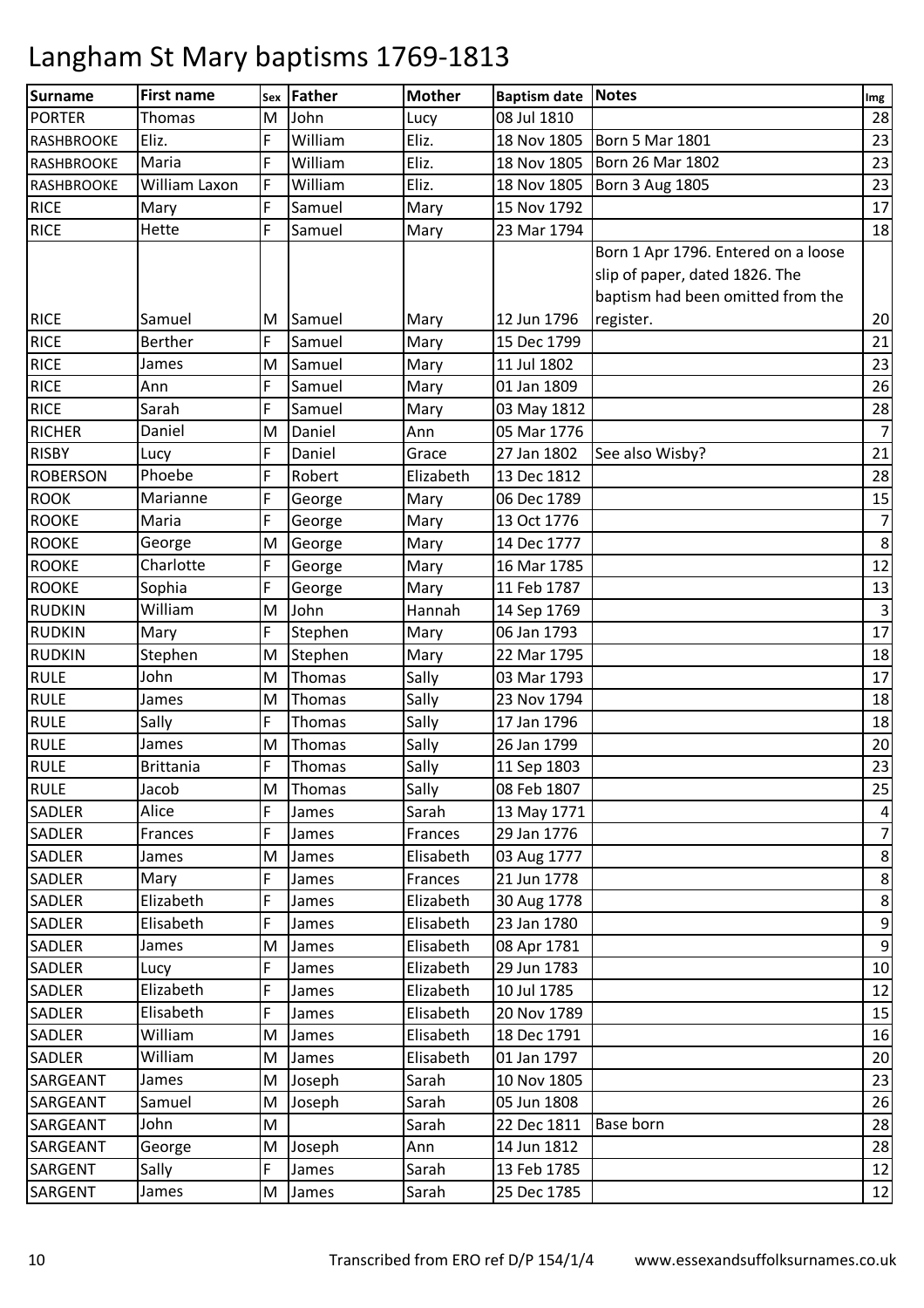| <b>Surname</b> | <b>First name</b> | Sex | <b>Father</b> | <b>Mother</b> | <b>Baptism date Notes</b> |                                     | Img                       |
|----------------|-------------------|-----|---------------|---------------|---------------------------|-------------------------------------|---------------------------|
| <b>SARGENT</b> | Joseph            | M   | Joseph        | Sarah         | 29 Mar 1788               |                                     | 14                        |
| <b>SARGENT</b> | James             | M   | James         | Sarah         | 17 Nov 1788               |                                     | 14                        |
| SARGENT        | Thomas            | M   | Joseph        | Sarah         | 12 Feb 1790               |                                     | 15                        |
| <b>SARGENT</b> | Lucy              | F   | James         | Lucy          | 23 Jan 1791               |                                     | 16                        |
| SARGENT        | Sarah             | F   | Joseph        | Sarah         | 21 Dec 1791               |                                     | 16                        |
| <b>SARGENT</b> | Hannah            | F   | Joseph        | Sarah         | 29 Sep 1793               |                                     | 18                        |
| SARGENT        | Mary              | F   | James         | Lucy          | 16 Mar 1794               |                                     | 18                        |
| <b>SARGENT</b> | John Smith        | M   | Joseph        | Sarah         | 19 Jan 1796               |                                     | 18                        |
| <b>SARGENT</b> | James             | M   | James         | Lucy          | 04 Sep 1796               |                                     | 18                        |
| <b>SARGENT</b> | Daniel            | M   | Joseph        | Sarah         | 19 Jan 1802               |                                     | 21                        |
| <b>SARGENT</b> | Sophia            | F   |               | Sarah         | 05 Apr 1807               | Base born                           | 25                        |
| SHELDRAKE      | Joseph            | M   | Joseph        | Rosamond      | 01 Apr 1770               |                                     | $\mathsf 3$               |
| SHELDRAKE      | Hannah            | F   | Joseph        | Rosemond      | 26 Jul 1772               |                                     | 5                         |
| SHELDRAKE      | Ruth              | F   | Joseph        | Rosamond      | 21 Dec 1777               |                                     | $\,$ 8 $\,$               |
| SHELDRAKE      | John              | M   |               | Sarah         | 17 Oct 1781               | Base born                           | $\boldsymbol{9}$          |
|                | William           |     |               |               |                           |                                     |                           |
| <b>SIBBON</b>  | Johnson?          | M   | John          | Mary          | 30 Nov 1769               |                                     | $\ensuremath{\mathsf{3}}$ |
| <b>SIBBON</b>  | Job Johnson       | M   | John          | Mary          | 06 Oct 1771               |                                     | $\overline{\mathbf{4}}$   |
| <b>SIBBON</b>  | James             | M   |               | Ann           | 12 Feb 1790               | <b>Base born</b>                    | 15                        |
| <b>SIBBORN</b> | Mary              | F   | John          | Mary          | 20 Mar 1774               |                                     | $\boldsymbol{6}$          |
| <b>SIBBORN</b> | Martha            | F   | Robert        | Martha        | 21 May 1775               |                                     | $\boldsymbol{6}$          |
| <b>SMITH</b>   | Samuel            | M   | John          | Mary          | 08 Oct 1769               |                                     | $\mathsf 3$               |
| <b>SMITH</b>   | Lucy              | F   | John          | Martha        | 30 Dec 1769               |                                     | $\mathbf{3}$              |
| <b>SMITH</b>   | Ann               | F   | John          | Mary          | 06 Jan 1771               |                                     | $\overline{4}$            |
| <b>SMITH</b>   | Martha            | F   | John          | Elizabeth     | 13 May 1771               |                                     | $\overline{a}$            |
|                |                   |     |               |               |                           | No first names and no date. Entered |                           |
|                |                   |     |               |               |                           | between baptisms in April and May   |                           |
| <b>SMITH</b>   | ?                 |     | ?             | ŗ             | * * 1773                  | 1773                                | 5                         |
| <b>SMITH</b>   | James             | M   | John          | Martha        | 19 Sep 1773               |                                     | 5                         |
| <b>SMITH</b>   | Sarah             | F   | John          | Sarah         | 17 Apr 1774               |                                     | $\boldsymbol{6}$          |
| <b>SMITH</b>   | Deborah           | F   | John          | Mary          | 12 Jun 1774               |                                     | $\boldsymbol{6}$          |
| <b>SMITH</b>   | Mary              | F   | John          | Sarah         | 22 Oct 1775               |                                     | $\boldsymbol{6}$          |
| <b>SMITH</b>   | Ann               | F   | Barber?       | Ann           | 24 Feb 1777               |                                     | $\overline{7}$            |
| <b>SMITH</b>   | Thamer            | F   | John          | Sarah         | 16 Jun 1777               |                                     | $\bf 8$                   |
| <b>SMITH</b>   | Elisabeth         | F   | John          | Sarah         | 21 Nov 1779               |                                     | $\boldsymbol{9}$          |
| <b>SMITH</b>   | Lucy              | F   | John          | Mary          | 30 Jan 1780               |                                     | $\boldsymbol{9}$          |
| <b>SMITH</b>   | Mary              | F   | Reuben        | Ann           | 25 Jun 1780               |                                     | $\boldsymbol{9}$          |
| <b>SMITH</b>   | Lucy              | F   | John          | Sarah         | 26 Nov 1780               |                                     | $\overline{9}$            |
| <b>SMITH</b>   | Elizabeth         | F   | Thomas        | Elizabeth     | 13 Jul 1783               |                                     | 10                        |
| <b>SMITH</b>   | Hannah            | F   | Thomas        | Elisabeth     | 23 Jan 1785               |                                     | 12                        |
| <b>SMITH</b>   | Elisabeth         | F   | Thomas        | Elisabeth     | 30 Apr 1786               |                                     | 12                        |
| <b>SMITH</b>   | James             | M   | John          | Susan         | 24 Sep 1786               |                                     | 13                        |
| <b>SMITH</b>   | John              | M   | John          | Elisabeth     | 05 Mar 1787               |                                     | 13                        |
| <b>SMITH</b>   | Sarah             | F   | Thomas        | Elisabeth     | 22 Apr 1787               |                                     | 13                        |
| <b>SMITH</b>   | Joseph            | M   | John          | Sarah         | 27 May 1787               |                                     | 13                        |
| <b>SMITH</b>   | Martha            | F   | Thomas        | Elisabeth     | 22 Jun 1788               |                                     | 14                        |
| <b>SMITH</b>   | William           | M   | John          | Susan         | 18 Jan 1789               |                                     | 14                        |
| <b>SMITH</b>   | John              | M   | John          | Elizabeth     | 05 Apr 1789               |                                     | 14                        |
| <b>SMITH</b>   | John              | M   | John          | Sarah         | 23 Aug 1789               |                                     | 14                        |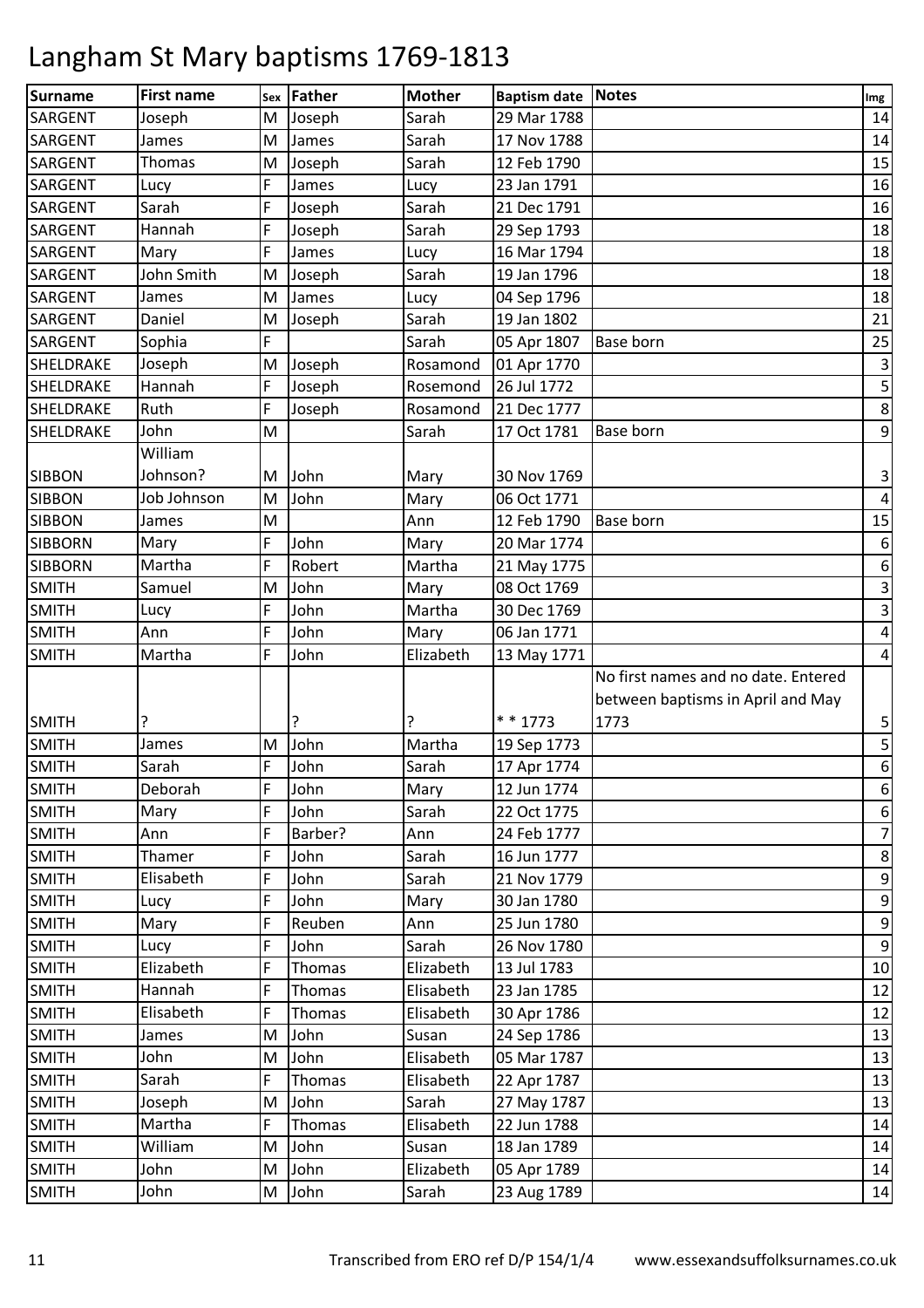| Surname          | <b>First name</b> |   | Sex Father | <b>Mother</b> | <b>Baptism date Notes</b> |                                 | Img                     |
|------------------|-------------------|---|------------|---------------|---------------------------|---------------------------------|-------------------------|
| <b>SMITH</b>     | Lucy              | F | Thomas     | Elisabeth     | 17 Apr 1790               |                                 | 15                      |
| <b>SMITH</b>     | William           | M | William    | Sarah         | 16 May 1790               |                                 | 15                      |
| <b>SMITH</b>     | Peter             | M | John       | Elisabeth     | 19 Sep 1790               |                                 | 16                      |
| <b>SMITH</b>     | Thomas            | M | John       | Susan         | 15 Nov 1790               |                                 | 16                      |
| <b>SMITH</b>     | Thomas            | M | Thomas     | Elisabeth     | 19 Jun 1791               |                                 | 16                      |
| <b>SMITH</b>     | John              | M | William    | Sarah         | 01 Jul 1792               |                                 | 17                      |
| <b>SMITH</b>     | John              | M | John       | Sarah         | 03 Sep 1792               |                                 | 17                      |
| <b>SMITH</b>     | Peter             | M | John       | Susan         | 26 May 1793               |                                 | 18                      |
| <b>SMITH</b>     | Ruth              | F | Thomas     | Elisabeth     | 26 May 1793               |                                 | 18                      |
| <b>SMITH</b>     | John              | M | John       | Sarah         | 28 May 1794               |                                 | 18                      |
| <b>SMITH</b>     | Charles           | M | William    | Sarah         | * Oct 1794                | Day of month not in register.   | 18                      |
| <b>SMITH</b>     | James             | M | William    | Sarah         | 01 May 1796               |                                 | 18                      |
| <b>SMITH</b>     | Sally             | F | John       | Susan         | 01 May 1796               |                                 | 18                      |
| <b>SMITH</b>     | Elizabeth         | F | Thomas     | Elizabeth     | 01 May 1796               |                                 | 18                      |
| <b>SMITH</b>     | Dinah             | F | Thos.      | Elisabeth     | 18 Jun 1797               |                                 | 20                      |
| <b>SMITH</b>     | Sarah             | F | John       | Sarah         | 18 Jul 1797               |                                 | 20                      |
| <b>SMITH</b>     | Mary Ann          | F | William    | Sarah         | 03 Jun 1798               |                                 | 20                      |
| <b>SMITH</b>     | John              | M | John       | Sarah         | 26 Jun 1798               |                                 | 20                      |
| <b>SMITH</b>     | Elisabeth         | F | William    | Sarah         | 13 Jul 1800               |                                 | 21                      |
| <b>SMITH</b>     | David             | M | John       | Susan         | 26 Oct 1801               |                                 | 21                      |
| <b>SMITH</b>     | Timothy           | M | John       | Susan         | 06 Dec 1801               |                                 | 21                      |
| <b>SMITH</b>     | William           | M | John       | Sarah         | 21 Mar 1802               |                                 | 21                      |
| <b>SMITH</b>     | Edward            | M | William    | Sarah         | 01 Aug 1802               |                                 | 23                      |
| <b>SMITH</b>     | Elijah            | M | John       | Susan         | 06 Mar 1803               |                                 | 23                      |
| <b>SMITH</b>     | Harriott          | F | William    | Sarah         | 01 Jul 1804               |                                 | 23                      |
| <b>SMITH</b>     | Sophia            | F | William    | Sarah         | 31 Aug 1806               |                                 | 25                      |
| <b>SMITH</b>     | Mariah            | F | Joseph     | Martha        | 27 Aug 1809               |                                 | 26                      |
| <b>SOUTHGATE</b> | James             | M | Samuel     | Elizabeth     | 04 Mar 1770               |                                 | $\mathsf 3$             |
| <b>SOUTHGATE</b> | James             | M | James      | Sarah         | 15 Apr 1770               |                                 | $\overline{\mathbf{r}}$ |
| <b>SOUTHGATE</b> | Mary              | F | Daniel     | Mary          | 11 Aug 1771               |                                 | $\pmb{4}$               |
| <b>SOUTHGATE</b> | William           | M | William    | Sarah         | 01 Aug 1773               |                                 | 5                       |
| <b>SOUTHGATE</b> | Benjamin          | M | James      | Sarah         | 04 Jan 1774               |                                 | 5                       |
| SOUTHGATE        | Mary              | F | Samuel     | Elisabeth     | 02 Jun 1776               |                                 | $\overline{7}$          |
| SOUTHGATE        | Hannah            | F | Samuel     | Elizabeth     | 25 Apr 1779               |                                 | $\boldsymbol{9}$        |
|                  |                   |   |            |               |                           | Mary & Susannah, twin daughters |                         |
| SOUTHGATE        | Mary              | F | William    | Mary          | 06 Aug 1787               | of                              | 13                      |
|                  |                   |   |            |               |                           | Mary & Susannah, twin daughters |                         |
| SOUTHGATE        | Susannah          | F | William    | Mary          | 06 Aug 1787               | of                              | 13                      |
| SOUTHGATE        | Samuel            | M | Samuel     | Martha        | 13 Jul 1788               |                                 | 14                      |
| <b>SOUTHGATE</b> | Martha            | F | Samuel     | Martha        | 14 Mar 1790               |                                 | 15                      |
| <b>SOUTHGATE</b> | James             | M | John       | Lucy          | 28 Mar 1790               |                                 | 15                      |
| SOUTHGATE        | William           | M | Samuel     | Martha        | 24 Jun 1792               |                                 | 17                      |
| SOUTHGATE        | Frederick         | M | John       | Lucy          | 06 Jan 1793               |                                 | 17                      |
| <b>SOUTHGATE</b> | Benjamin          | M | Samuel     | Martha        | 30 Mar 1794               |                                 | 18                      |
| <b>SOUTHGATE</b> | Nathan            | M | John       | Lucy          | 17 Jan 1796               |                                 | 18                      |
| <b>SOUTHGATE</b> | Daniel            | M | Samuel     | Martha        | 20 Jun 1796               |                                 | 18                      |
| SOUTHGATE        | William King      | M |            | Sarah         | 13 Oct 1796               | Base born                       | 18                      |
| SOUTHGATE        | Sarah             | F | Samuel     | Martha        | 04 Dec 1796               |                                 | 18                      |
| SOUTHGATE        | Sarah             | F |            | Mary          | 13 Jul 1800               | Base born                       | 21                      |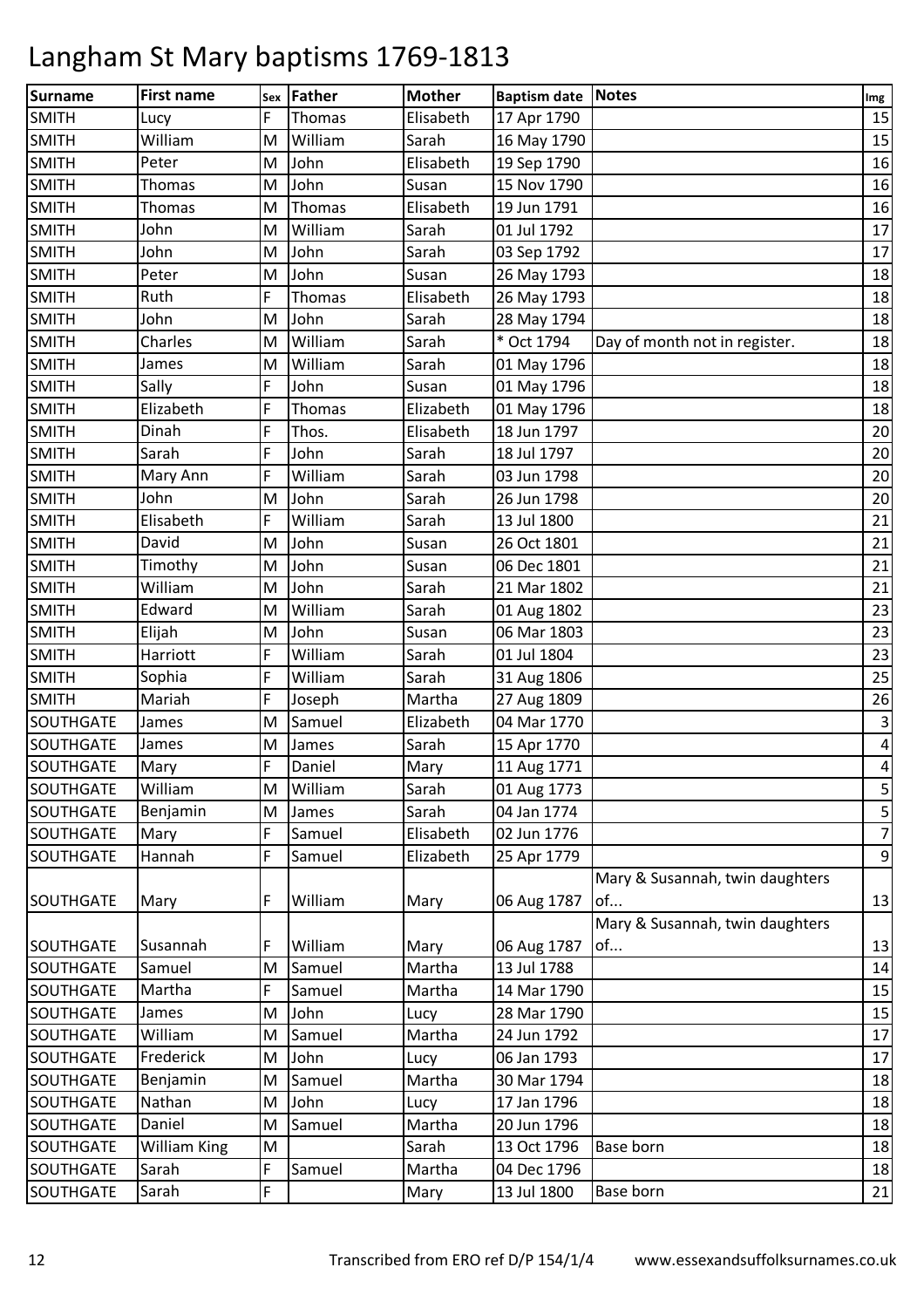| <b>Surname</b>   | <b>First name</b> | Sex | Father        | <b>Mother</b> | Baptism date Notes |                                                        | Img              |
|------------------|-------------------|-----|---------------|---------------|--------------------|--------------------------------------------------------|------------------|
| SOUTHGATE        | Susan             | F   | Samuel        | Martha        | 18 May 1800        |                                                        | 21               |
| SOUTHGATE        | Helen             | F   | John          | Lucy          | 14 Jun 1801        |                                                        | 21               |
| SOUTHGATE        | Martha            | F   | Samuel        | Elisabeth     | 31 Jan 1802        |                                                        | 21               |
| SOUTHGATE        | John              | M   | Samuel        | Martha        | 21 Feb 1802        |                                                        | 21               |
| SOUTHGATE        | Sarah             | F   | Samuel        | Martha        | 10 Jun 1804        |                                                        | 23               |
| SOUTHGATE        | Emma              | F   | John          | Lucy          | 01 Jul 1804        |                                                        | 23               |
| SOUTHGATE        | David             | M   | John          | Lucy          | 20 Dec 1807        |                                                        | 25               |
| SOUTHGATE        | William           | M   | William       | Elizabeth     | 10 Apr 1808        |                                                        | 26               |
| <b>SOUTHGATE</b> | Benjamin          | M   | William       | Elizabeth     | 10 Apr 1808        |                                                        | 26               |
| <b>SOUTHGATE</b> | Charlotte         | F   | William       | Elizabeth     | 10 Apr 1808        |                                                        | 26               |
| <b>SOUTHGATE</b> | Robert            | M   | William       | Elizabeth     | 10 Apr 1808        | Robert & James, twin children of                       | 26               |
| <b>SOUTHGATE</b> | James             | M   | William       | Elizabeth     | 10 Apr 1808        | Robert & James, twin children of                       | 26               |
| <b>SOUTHGATE</b> | Elizabeth         | F   | Samuel        | Martha        | 09 Jun 1811        |                                                        | 28               |
| <b>SPARLING</b>  | Martha            | F   |               | Sarah         | 08 Aug 1790        |                                                        | 15               |
| <b>STAGLES</b>   | Sarah             | F   | Robert        | Sarah         | 12 Aug 1803        |                                                        | 23               |
| <b>STAGLES</b>   | Mary              | F   | Robert        | Sarah         | 04 Aug 1805        |                                                        | 23               |
| <b>STAGLES</b>   | Fanny             | F   | Robert        | Sarah         | 24 Jan 1808        |                                                        | 25               |
| <b>STARLIN</b>   | Spring            | M   |               | Sarah         | 19 Dec 1779        | Base born                                              | $\boldsymbol{9}$ |
| <b>STARLING</b>  | Spring            | M   |               | Sarah         | 10 Jul 1785        | <b>Base born</b>                                       | 12               |
| <b>STARLING</b>  | Samuel            | M   | John          | Sarah         | 20 Jan 1788        |                                                        | 14               |
| <b>STARLING</b>  | George            | M   | John          | Sarah         | 05 Apr 1789        |                                                        | 14               |
| <b>STARLING</b>  | John              | M   | John          | Sarah         | 27 Jun 1790        |                                                        | 15               |
| <b>STEPHENS</b>  | Mary              | F   | John          | Christian     | 13 Jan 1811        |                                                        | 28               |
| <b>STERN</b>     | Ann               | F   | John Partrick | Ann           | 12 Feb 1777        |                                                        | $\overline{7}$   |
| <b>STERN</b>     | Mary              | F   | John Patricke | Ann           | 05 Feb 1778        |                                                        | $\bf 8$          |
| <b>STERN</b>     | Elizabeth         | F   | John Patrick  | Ann           | 20 Jun 1779        |                                                        | $\boldsymbol{9}$ |
| <b>SURRY</b>     | Susan             | F   | Edward        | Mary          | 27 Jul 1788        |                                                        | $14\,$           |
| <b>SURRY</b>     | Sarah             | F   | Edward        | Sarah         | 14 Mar 1790        |                                                        | 15               |
| <b>SURRY</b>     | Mary              | F   | Edward        | Sarah         | 22 Jan 1792        |                                                        | 17               |
| <b>SURRY</b>     | Amelia            |     | John          | Ester         | 10 Apr 1808        | Base born child of John Surry and<br><b>Ester Gant</b> | 25               |
| <b>TAILOR</b>    | Ann               | F   | Philip        | Mary          | 25 Sep 1791        |                                                        | 16               |
| <b>TAYLOR</b>    | Grace             | F   | Philip        | Grace         | 31 Dec 1769        |                                                        | $\mathsf 3$      |
| <b>TAYLOR</b>    | Sarah             | F   | Phillip       | Grace         | 03 Jul 1774        |                                                        | $\boldsymbol{6}$ |
| <b>TAYLOR</b>    | Mary              | F   | Philip        | Grace         | 10 May 1778        |                                                        | $\,8\,$          |
| <b>TAYLOR</b>    | Hannah            | F   | Phillip       | Mary          | 14 Aug 1785        |                                                        | 12               |
| <b>TAYLOR</b>    | Robert            | M   | Philip        | Mary          | 27 Jul 1788        |                                                        | 14               |
| <b>TAYLOR</b>    | James             | M   | Philip        | Mary          | 17 Apr 1794        |                                                        | 18               |
| <b>THRUDGULL</b> | Martha            | F   | Michael       | Mary          | 10 Dec 1780        |                                                        | $\boldsymbol{9}$ |
| <b>TIFFEN</b>    | Mary              | F   | Nathaniel     | Elizabeth     | 24 Jan 1773        |                                                        | 5                |
| <b>TRUDGEL</b>   | Fanny             | F   | Michael       | Mary          | 04 Aug 1782        |                                                        | $\boldsymbol{9}$ |
| <b>TUKE</b>      | Mary              | F   | William       | Mary          | 26 May 1799        |                                                        | 20               |
| <b>TUKE</b>      | Elisabeth         | F   | William       | Mary          | 22 Nov 1801        |                                                        | 21               |
| <b>TUKE</b>      | William           | M   | William       | Mary          | 20 Oct 1803        |                                                        | 23               |
| VELLUM           | William           | м   | Richard       | Hannah        | 20 Oct 1803        |                                                        | 23               |
| VELLUM           | Hannah            | F   | Richard       | Sarah         | 20 Dec 1807        |                                                        | 25               |
| WEB              | Esther            | F   | Thomas        | Mary          | 11 Apr 1773        |                                                        | $\overline{5}$   |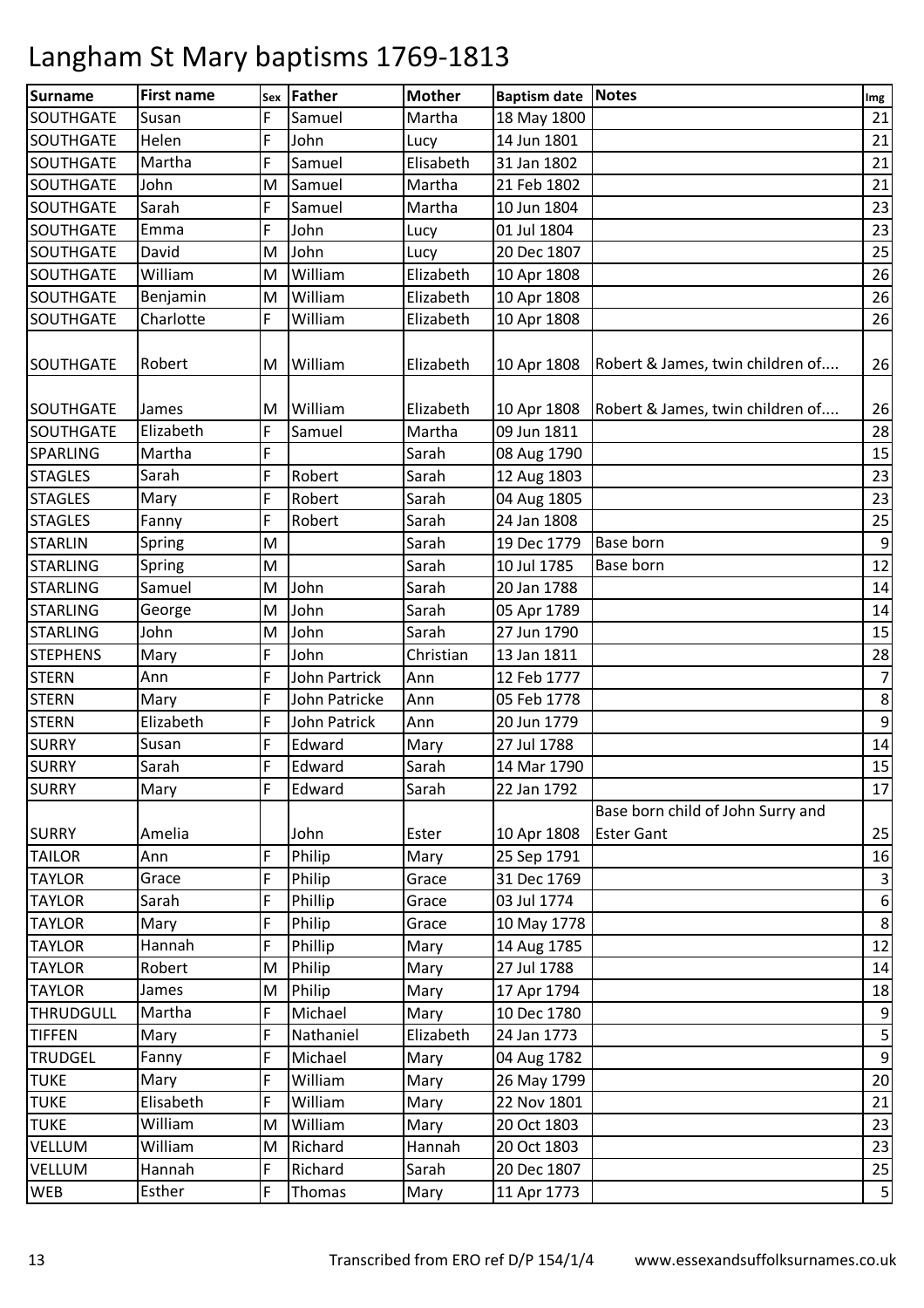| <b>Surname</b> | <b>First name</b> | Sex | Father     | <b>Mother</b> | <b>Baptism date Notes</b> |                  | Img                     |
|----------------|-------------------|-----|------------|---------------|---------------------------|------------------|-------------------------|
| <b>WEB</b>     | Benjamin          | M   | Thomas     | Mary          | 01 Jan 1775               |                  | $6\phantom{1}6$         |
| <b>WEB</b>     | Ruth              | F   | Thomas     | Sarah         | 13 Sep 1793               |                  | 18                      |
| <b>WEB</b>     | Thomas            | M   | Thomas     | Sarah         | 30 Nov 1794               |                  | 18                      |
| WELHAM         | James             | M   | Richard    | Mary          | 06 Dec 1801               |                  | 21                      |
| WELLHAM        | Sarah             | F   | Richard    | Sarah         | 06 Mar 1786               |                  | 12                      |
| WELLHAM        | Elisabeth         | F   | Richard    | Mary          | 14 Nov 1788               |                  | 14                      |
| WELLHAM        | Thomas            | M   | Richard    | Mary          | 28 Mar 1790               |                  | 15                      |
| WELLUM         | Richard           | M   | Richard    | Mary          | 12 Oct 1794               |                  | 18                      |
| <b>WENT</b>    | John              | M   | William    | Elizabeth     | 29 Jul 1770               |                  | $\overline{a}$          |
| <b>WENT</b>    | Elizabeth         | F   | Robert     | Elizabeth     | 24 Mar 1771               |                  | $\overline{\mathbf{4}}$ |
| <b>WENT</b>    | John              | M   | William    | Elisabeth     | 16 Aug 1772               |                  | $\mathsf S$             |
| <b>WENT</b>    | Hannah            | F   | Robert     | Mary          | 01 Aug 1773               |                  | 5                       |
| <b>WENT</b>    | James             | M   | William    | Elisabeth     | 28 Aug 1776               |                  | $\overline{7}$          |
| <b>WENT</b>    | John              | M   | Robert     | Elisabeth     | 17 Nov 1776               |                  | $\overline{7}$          |
| <b>WENT</b>    | Robert            | M   | Robert     | Elisabeth     | 17 Jan 1779               |                  | 9                       |
| <b>WENT</b>    | Elizabeth         | F   | Robert     | Elizabeth     | 01 Sep 1782               |                  | $\boldsymbol{9}$        |
| <b>WENT</b>    | Sarah             | F   | John       | Hannah        | 12 Feb 1786               |                  | 12                      |
| <b>WENT</b>    | Robert            | M   | Robert     | Ann           | 14 May 1786               |                  | 12                      |
| <b>WENT</b>    | Samuel            | M   | William    | Elizabeth     | 13 Jul 1794               |                  | 18                      |
| <b>WENT</b>    | James             | M   | James      | Elisabeth     | 17 Nov 1799               |                  | 21                      |
| <b>WENT</b>    | Robert            | M   | James      | Elisabeth     | 21 Feb 1802               |                  | 21                      |
| <b>WENT</b>    | William           | M   | John       | Hannah        | 11 Mar 1804               |                  | 23                      |
| <b>WENT</b>    | Rebecca           | F   | James      | Elizabeth     | 02 Jun 1805               |                  | 23                      |
| <b>WENT</b>    | Mary              | F   | John       | Hannah        | 16 Jun 1805               |                  | 23                      |
| <b>WHALE</b>   | Mary              | F   | Zachery    | Mary          | 23 Apr 1769               |                  | $\mathsf 3$             |
| <b>WHALE</b>   | Sarah             | F   | Zachary    | Mary          | 09 Oct 1770               |                  | $\overline{4}$          |
| <b>WHALE</b>   | John              | M   | Zachariah  | Mary          | 04 Jul 1773               |                  | 5                       |
| <b>WHALE</b>   | Elisabeth         | F   | Zachariah  | Mary          | 30 Apr 1775               |                  | $\boldsymbol{6}$        |
| <b>WHALE</b>   | Lucy              | F   | Zachariah  | Mary          | 22 Jun 1777               |                  | $\,8\,$                 |
| <b>WHALE</b>   | Mary              | F   | Zacharias  | Mary          | 03 Jun 1781               |                  | $\boldsymbol{9}$        |
| <b>WHALE</b>   | Zachariah         | M   | Zachariah  | Mary          | 01 Sep 1782               |                  | $\boldsymbol{9}$        |
| WHELLAM        | Mary              | F   | Richard    | Mary          | 13 May 1787               |                  | 13                      |
| WHELLAM        | Samuel            | M   | Richard    | Mary          | 09 Oct 1791               |                  | 16                      |
| <b>WHELLAM</b> | John              | M   | Richard    | Mary          | 27 Oct 1799               |                  | 21                      |
| <b>WHILEY</b>  | Mary              | F   |            | Mary          | 24 Jan 1790               | <b>Base born</b> | 15                      |
| WHILEY         | Ann               | F   | Benjamin   | Ann           | 10 Oct 1790               |                  | 16                      |
| WHILEY         | George            | M   | John       | Mary          | 19 Jan 1792               |                  | 17                      |
| WHILEY         | John              | M   | John       | Mary          | 27 Jun 1793               |                  | 18                      |
| WHILEY         | Mary Ann          | F   | John       | Mary          | 13 Dec 1795               |                  | 18                      |
| WHILEY         | Charles           | M   | John       | Mary          | 08 Mar 1797               |                  | 20                      |
| <b>WILES</b>   | Henry             | M   |            | Mary          | 08 Nov 1778               | <b>Base born</b> | 8                       |
| <b>WILES</b>   | John Young        | M   |            | Mary          | 21 Mar 1784               | <b>Base born</b> | 10                      |
| <b>WILES</b>   | Elizabeth         | F.  | John Young | Eliz.         | 08 Jul 1806               |                  | 25                      |
| <b>WINCOLL</b> | Sally             | F   | Spring     | Elisabeth     | 23 Sep 1797               |                  | 20                      |
| <b>WINCOLL</b> | Spring            | M   | Spring     | Elisabeth     | 23 Sep 1798               |                  | 20                      |
| <b>WISBE</b>   | Mariah            | F   | Samuel     | Grace         | 16 Mar 1794               |                  | 18                      |
| <b>WISBE</b>   | Charlot           | F   | Samuel     | Grace         | 25 Aug 1799               | See also Risby?  | 20                      |
| <b>WISBEY</b>  | Fanny             | F   | Samuel     | Grace         | 04 Sep 1796               |                  | 18                      |
| <b>WISBY</b>   | Samuel            | M   | Samuel     | Grace         | 11 Nov 1792               |                  | 17                      |